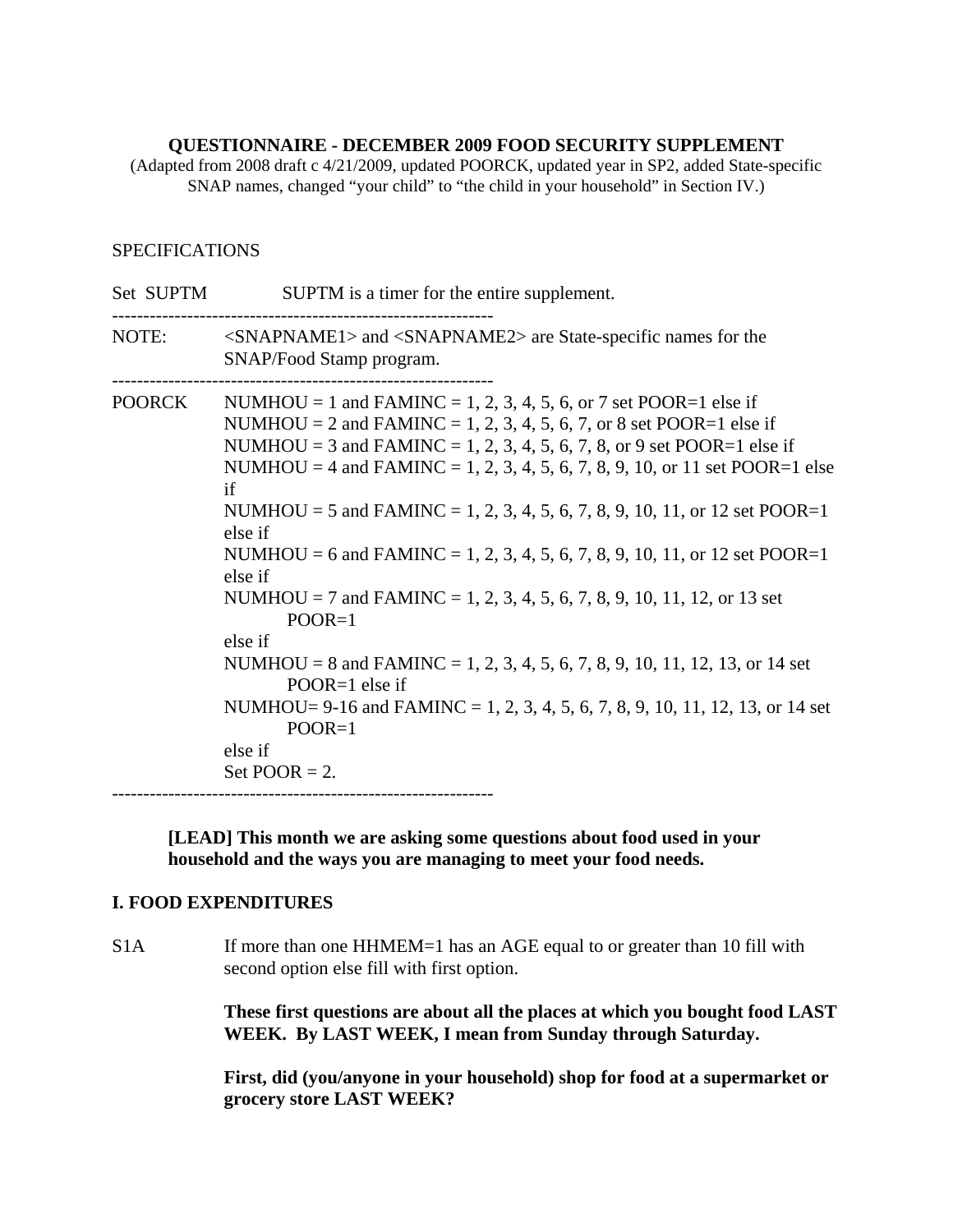<1> Yes <2> No

Blind  $\langle D \rangle$  or  $\langle R \rangle$ 

- SCOMPL If onpath entry, D or R in S1A then set SCOMPL=1 otherwise set SCOMPL=0
- S1B If more than one HHMEM=1 has an AGE equal to or greater than 10 fill with second option else fill with first option.

 **Think about other places where people buy food, such as meat markets, produce stands, bakeries, warehouse clubs, and convenience stores. Did (you/anyone in your household) buy food from any stores such as these LAST WEEK?**

<1> Yes <2> No

Blind  $\langle D \rangle$  or  $\langle R \rangle$ 

S1C If more than one HHMEM=1 has an AGE equal to or greater than 6 fill with second option else fill with first option else fill with first option in first parenthetical.

> If one or more HHMEM=1 with AGE between 6 and 18 then fill second parenthetical else fill blank.

**LAST WEEK, did (you/anyone in your household) buy food at a restaurant, fast food place, cafeteria, or vending machine? (Include any children who may have bought food at the school cafeteria).**

<1> Yes  $\langle 2 \rangle$  No

Blind  $\langle D \rangle$  or  $\langle R \rangle$ 

S1D If more than one HHMEM=1 has an AGE equal to or greater than 10 fill with second option else fill with first option.

> **Did (you/anyone in your household) buy food from any other kind of place LAST WEEK?**

<1> Yes  $\langle 2 \rangle$  No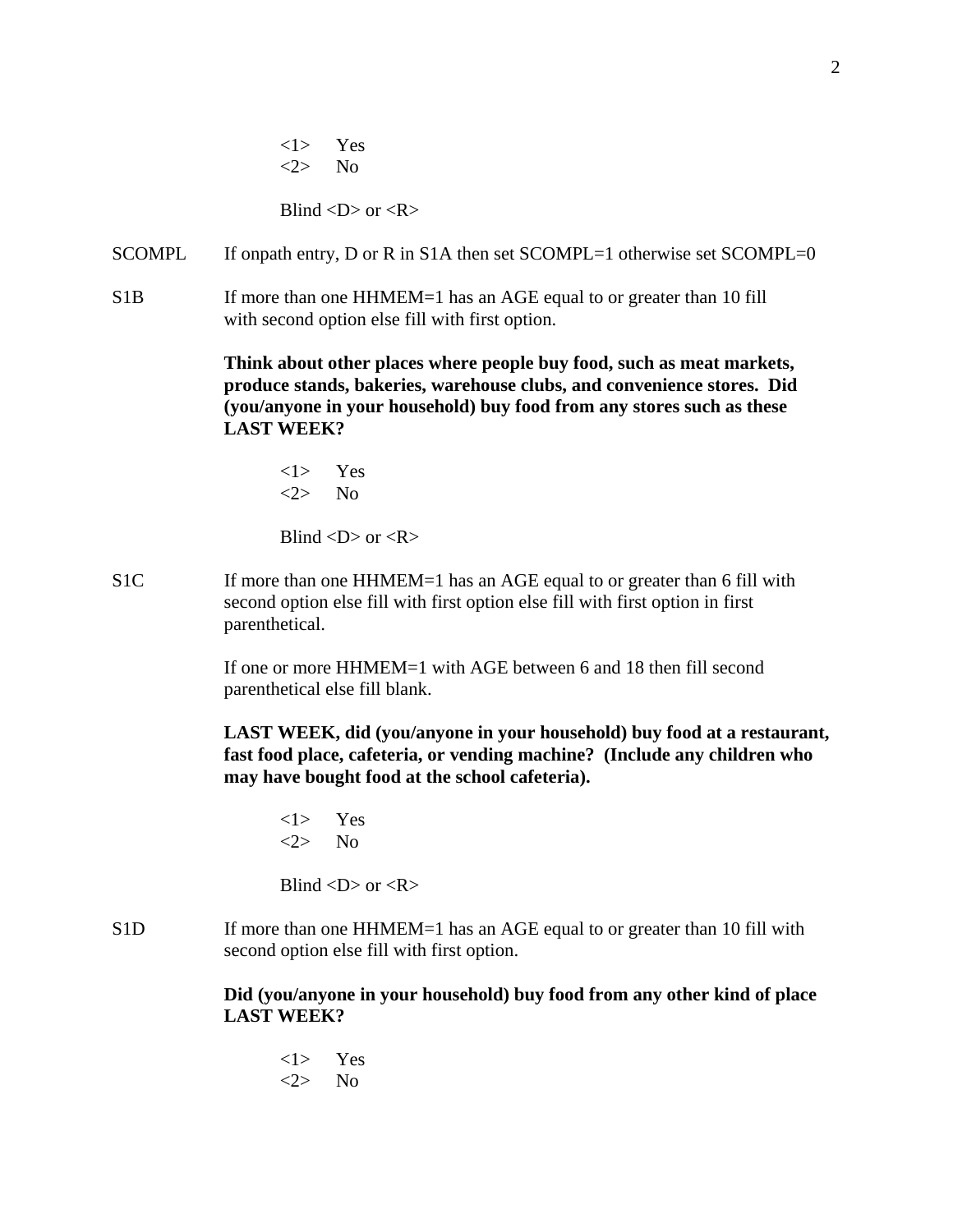Blind  $\langle D \rangle$  or  $\langle R \rangle$ 

- SCKA If onpath entry of  $\langle 2 \rangle$ ,  $\langle D \rangle$  or  $\langle R \rangle$  in S1A, S1B, S1C and S1D then skip to S8 else go to SLEAD.
- SLEAD **Now I'm going to ask you about the ACTUAL amount you spent on food LAST WEEK in all the places where you bought food. Then, since LAST WEEK may have been unusual for you, I will ask about the amount you USUALLY spend.**

<P> Proceed

- SCKB If onpath entry of  $\langle 1 \rangle$  in S1A then ask S2 else skip to SCKC.
- S2 If more than one HHMEM=1 has an AGE equal to or greater than 10 fill with second option else fill with first option.

If POOR=1 then fill second parenthetical else fill blank.

**How much did (you/anyone in your household) ACTUALLY spend at supermarkets and grocery stores LAST WEEK (including any purchases made with <SNAPNAME1> or food stamp benefits)?**

ENTER <0> IF RESPONDENT CAN ONLY GIVE RANGE

 $$ 00$ 

- S2CK If entry of <0> in S2 goto S2CK1A else store entry in S2O. If S2O is between \$1.00 and \$450.00 goto S3A else if S2O is equal to D or R go to SCKC otherwise go to S2RC.
- S2CK1A \*\*\*\*\*\*\*\*\*\*\*\*\*\*\*DO NOT READ TO RESPONDENT \*\*\*\*\*\*\*\*\*\*\*\*\*\*\*\*\*\*\*\*

Enter range reported by respondent

 $.00$ 

If entry is D or R, store in S2O

 <1-999> GOTO S2CK1B <D, R> GOTO SCKC

S2CK1B Enter range reported by respondent

3

 $- -100$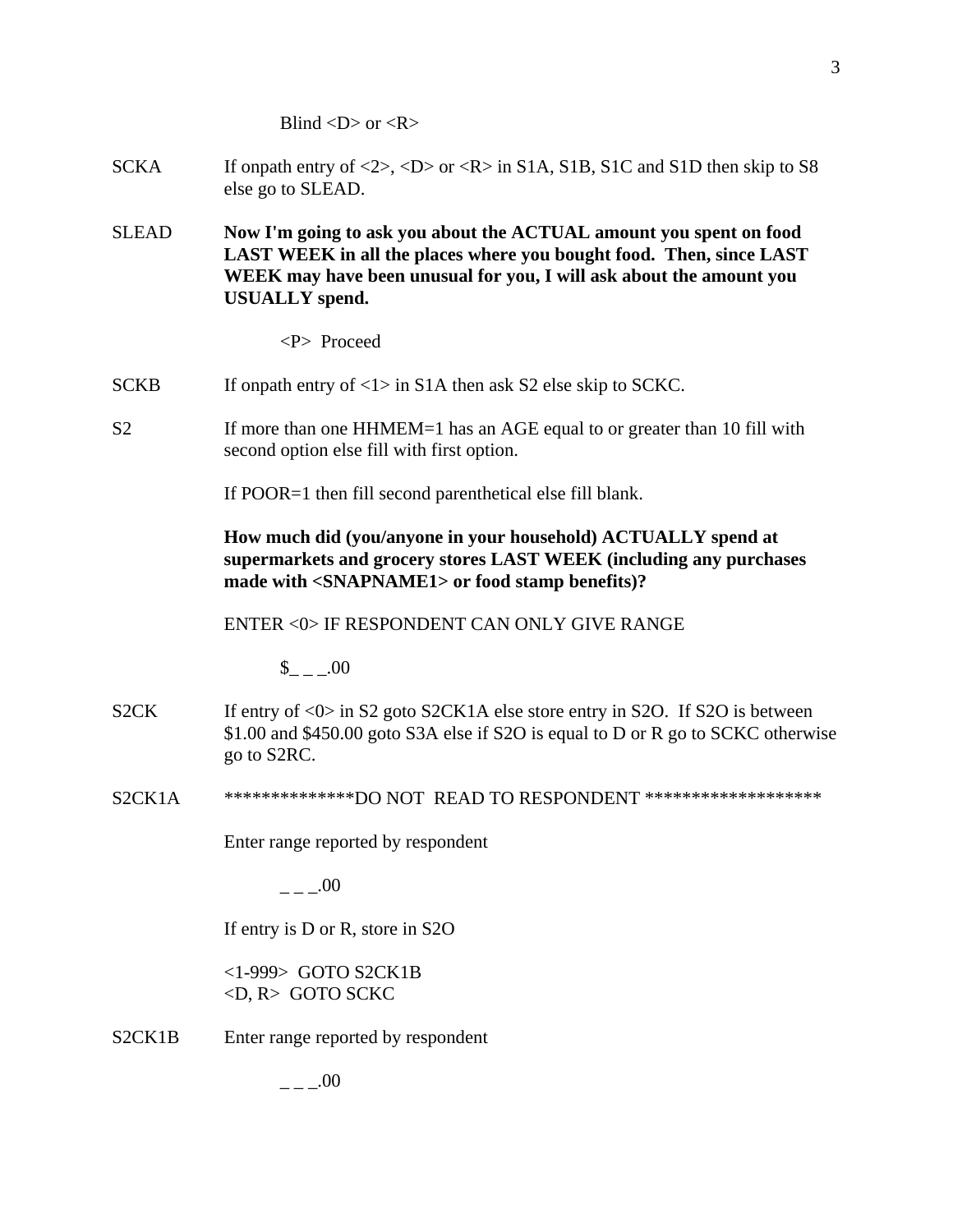|                    | If entry is D or R, store in S2O                                                                                                                        |
|--------------------|---------------------------------------------------------------------------------------------------------------------------------------------------------|
|                    | <1-999> GOTO S2RG<br>$\langle D, R \rangle$ GOTO SCKC                                                                                                   |
| S <sub>2</sub> RG  | Add the entries in S2CK1A and S2CK1B and divide by 2. Store the answer in<br>S2O. If S2O is between \$1.00 and \$450.00 go to S3A otherwise go to S2RC. |
| S <sub>2</sub> RC  | ******************DO NOT ASK THE RESPONDENT********************                                                                                         |
|                    | Amount spent recorded as: (entry in S2O) Is this entry correct?                                                                                         |
|                    | $\langle 1 \rangle$ YES (GO TO S3A)<br>NO (GO TO S2COR)<br>$<\!\!2\!\!>$                                                                                |
| S <sub>2</sub> COR | ****************DO NOT ASK THE RESPONDENT*****************                                                                                              |
|                    | (entry in S2O)<br>Incorrect entry was recorded as:<br>Correct entry is:                                                                                 |
|                    | $\_{$ _ _ .00 (store entry in S2O)                                                                                                                      |
| S <sub>3</sub> A   | How much of the (fill with S2O) was for non-food items, such as pet food,<br>paper products, alcohol, detergents, or cleaning supplies?                 |
|                    |                                                                                                                                                         |
|                    | Enter $\langle 1 \rangle$ for whole dollar amount (GOTO S3)<br>Enter $\langle 2 \rangle$ if respondent can only give range (GOTO S3CK2A)                |
|                    | $_{--.00}$                                                                                                                                              |
|                    | Blind <d> or <r> <math>(R &gt; 0</math> (GOTO SCKC)</r></d>                                                                                             |
| S <sub>3</sub>     | Enter whole dollar amount<br>$\$\quad .00$                                                                                                              |
|                    | Store amount in S3O                                                                                                                                     |
|                    | $<1-100$ GOTO SCKC<br>$<$ 0, ge 101> GOTO S3RC                                                                                                          |
| S3CK2A             | *******************DO NOT READ TO ESPONDENT********************                                                                                         |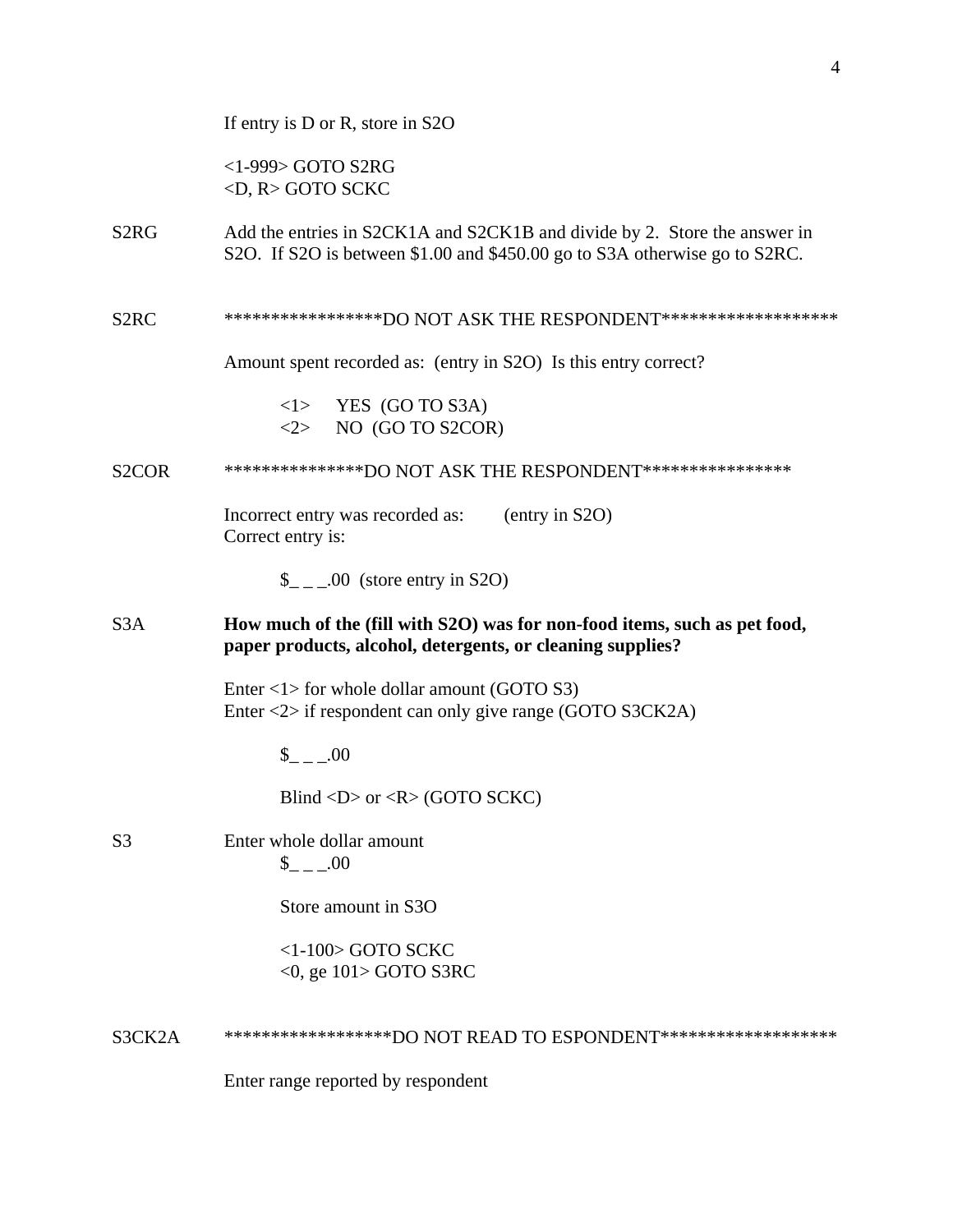$---00$ 

If entry is D or R, store in S3O

<1-999> GOTO S3CK2B <D, R> GOTO SCKC

S3CK2B Enter range reported by respondent

 $---00$ 

If entry is D or R, store in S3O

<1-999> GOTO S3RG <D, R> GOTO SCKC

S3RG Add the entries in S3CK2A and S3CK2B and divide by 2. Store the answer in S3O. Do not allow entry in S3O to be greater than entry in S2O. If S3O is between \$1.00 and \$100.00 go to SCKC otherwise go to S3RC.

## S3RC \*\*\*\*\*\*\*\*\*\*\*\*\*\*DO NOT ASK THE RESPONDENT\*\*\*\*\*\*\*\*\*\*\*\*\*\*\*\*\*\*\*\*\*\*\*

Amount spent recorded as: (entry in S3O) Is this entry correct?

> <1> YES (GO TO SCKC)  $\langle 2 \rangle$  NO (GO TO S3COR)

S3COR \*\*\*\*\*\*\*\*\*\*\*\*\*\*\*\*DO NOT ASK THE RESPONDENT\*\*\*\*\*\*\*\*\*\*\*\*\*\*\*\*\*\*

Incorrect entry was recorded as: (entry in S3O) Correct entry is:

\$ .00 (store entry in S3O)

Do not allow entry in S3O to be greater than entry in S2O.

- SCKC If onpath entry of  $\langle 1 \rangle$  in S1B then ask S4 else skip to SCKD.
- S4 If more than one HHMEM=1 has an AGE equal to or greater than 10 fill with second option else fill with first option.

If POOR=1 then fill second parenthetical with first option else fill with blank.

**How much did (you/your household) spend at stores such as meat markets, produce stands, bakeries, warehouse clubs, and convenience stores LAST**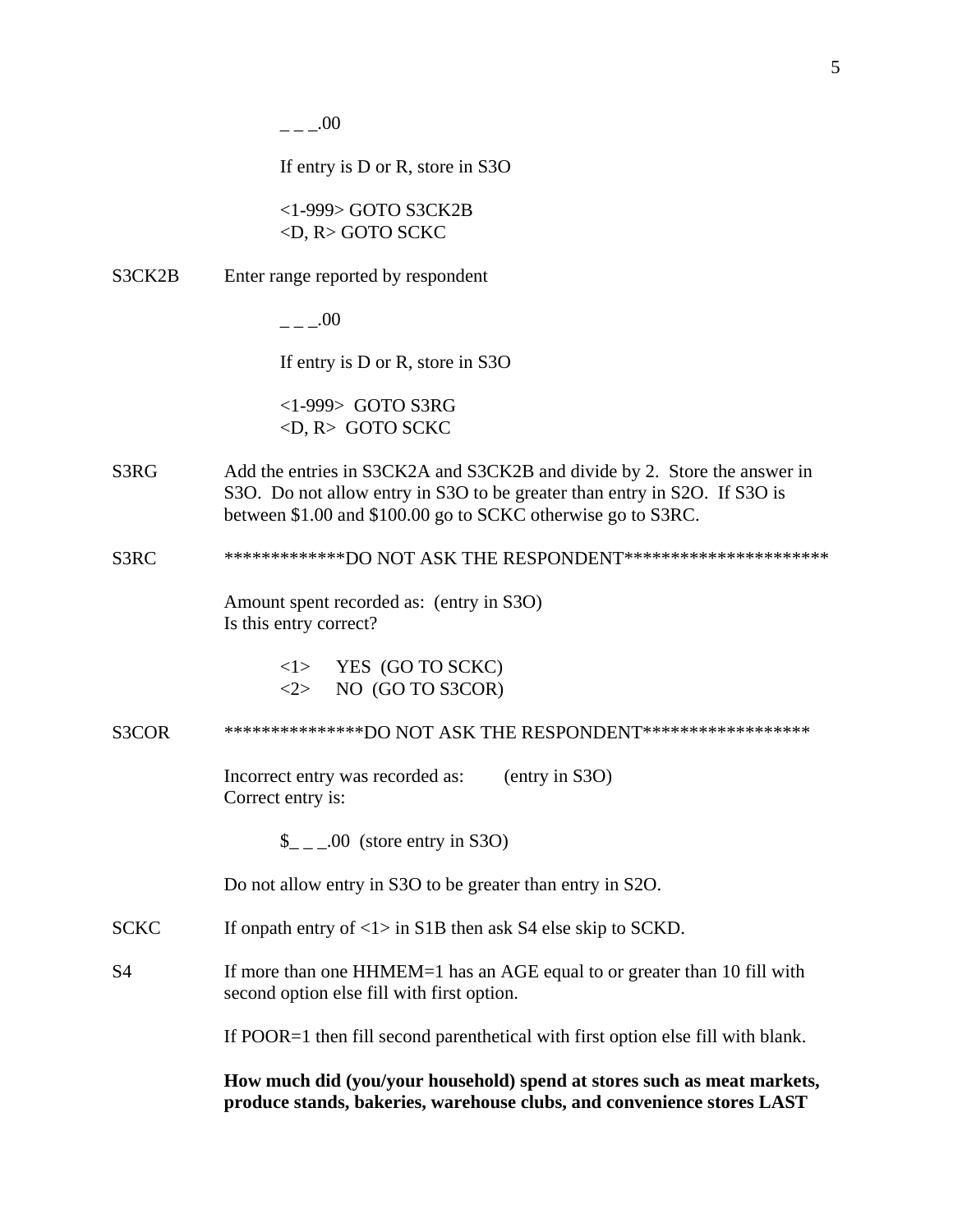|                                  | WEEK (including any purchases made with <snapname1> or food stamp<br/>benefits)?</snapname1>                                                                                            |
|----------------------------------|-----------------------------------------------------------------------------------------------------------------------------------------------------------------------------------------|
|                                  | Enter whole dollar amount<br>Enter $\langle 0 \rangle$ if respondent can only give range                                                                                                |
|                                  | $_{--.00}$                                                                                                                                                                              |
|                                  | Blind <d> or <r> <math>(R &gt; GO</math> TO SCKD)</r></d>                                                                                                                               |
| S4CK                             | If entry of $\langle 0 \rangle$ in S4 go to S4CK1A else store entry in S4O. If S4O is between<br>\$1.00 and \$300.00 go to S5 else if S4O is D or R go to SCKD otherwise go to<br>S4RC. |
| S <sub>4</sub> CK <sub>1</sub> A | ***************DO NOT READ TO RESPONDENT********************                                                                                                                            |
|                                  | Enter range reported by respondent                                                                                                                                                      |
|                                  | .00                                                                                                                                                                                     |
|                                  | If entry is D or R, store in S4O                                                                                                                                                        |
|                                  | <1-999> GOTO S4CK1B<br>$\langle D, R \rangle$ GOTO SCKD                                                                                                                                 |
| S4CK1B                           | Enter range reported by respondent                                                                                                                                                      |
|                                  | 00                                                                                                                                                                                      |
|                                  | If entry is D or R, store in S4O                                                                                                                                                        |
|                                  | $<$ 1-999> GOTO S4RG<br>$\langle D, R \rangle$ GOTO SCKD                                                                                                                                |
| S <sub>4</sub> RG                | Add the entries in S4CK1A and S4CK1B and divide by 2. Store the answer in<br>S4O. If S4O is between \$1.00 and \$300.00 go to S5A otherwise go to S4RC.                                 |
| S <sub>4</sub> RC                | ******************DO NOT READ TO RESPONDENT*******************                                                                                                                          |
|                                  | Amount spent recorded as: (entry in S4O)<br>Is this entry correct?                                                                                                                      |
|                                  | $\langle$ 1> Yes (GO TO S5A)<br>$\langle 2 \rangle$ No (GO TO S4COR)                                                                                                                    |
| S <sub>4</sub> COR               | ****************DO NOT READ TO RESPONDENT*********************                                                                                                                          |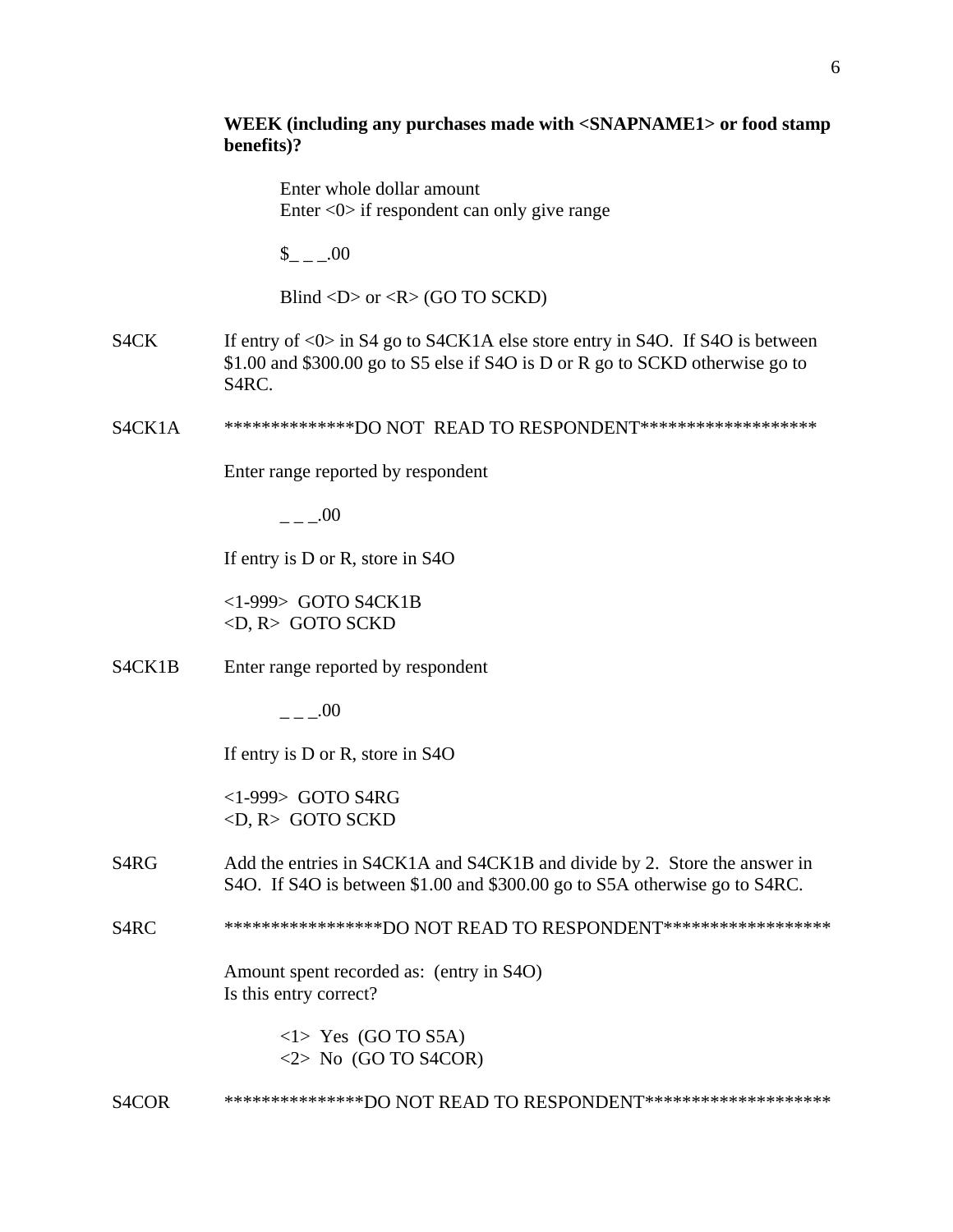|                | Incorrect entry was recorded as: (entry in S4O)<br>Correct entry is:                                                                      |
|----------------|-------------------------------------------------------------------------------------------------------------------------------------------|
|                | $\frac{1}{2}$ _ _00 (store entry in S4O)                                                                                                  |
| S5A            | How much of the \$(fill with S4O) was for non-food items, such as pet food,<br>paper products, alcohol, detergents, or cleaning supplies? |
|                | Enter $\langle 1 \rangle$ for whole dollar amount (GOTO S5)<br>Enter $\langle 2 \rangle$ if respondent can only give range (GOTO S5CK1A)  |
|                | $_{--.00}$                                                                                                                                |
|                | Blind <d> or <r> <math>(R&gt;</math> (GOTO SCKD)</r></d>                                                                                  |
| S <sub>5</sub> | Enter whole dollar amount<br>$_{--.00}$                                                                                                   |
|                | Store amount in S5O                                                                                                                       |
|                | $<$ 1-100 $>$ GOTO SCKD<br>$\langle D, R, 0, ge 101 \rangle$ GOTO S5RC                                                                    |
| S5CK1A         | *******************DO NOT READ TO ESPONDENT********************                                                                           |
|                | Enter range reported by respondent                                                                                                        |
|                | $_{--}$ .00                                                                                                                               |
|                | If entry is D or R, store in S5O                                                                                                          |
|                | $<$ 1-999> GOTO S5CK1B<br><d, r=""> GOTO SCKD</d,>                                                                                        |
| S5CK1B         | Enter range reported by respondent                                                                                                        |
|                | $   00$                                                                                                                                   |
|                | If entry is D or R, store in S5O                                                                                                          |
|                | $<$ 1-999> GOTO S5RG<br><d, r=""> GOTO SCKD</d,>                                                                                          |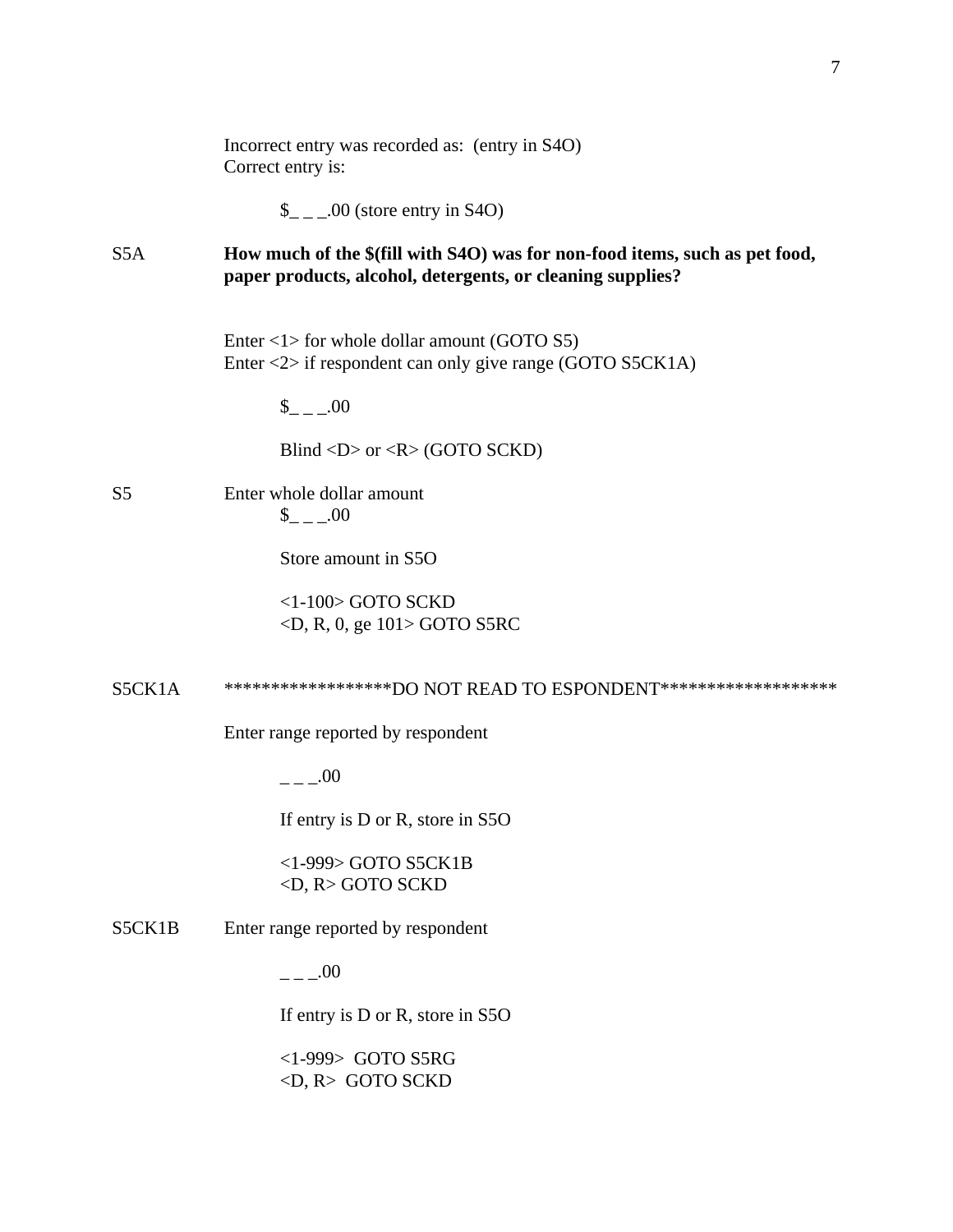| S5RG           | Add the entries in S5CK1A and S5CK1B and divide by 2. Store the answer in<br>S50. Do not allow entry in S50 to be greater than entry in S40. If S50 is<br>between \$1.00 and 100.00 go to SCKD else go to S5RC. |
|----------------|-----------------------------------------------------------------------------------------------------------------------------------------------------------------------------------------------------------------|
| S5RC           | ****************DO NOT ASK THE RESPONDENT****************                                                                                                                                                       |
|                | Amount spent recorded as : (entry in S5O)<br>Is this entry correct?                                                                                                                                             |
|                | $\langle$ 1> Yes (GO TO SCKD)<br>$\langle 2 \rangle$ No (GO TO S5COR)                                                                                                                                           |
| S5COR          | ****************DO NOT ASK THE RESPONDENT********************                                                                                                                                                   |
|                | (entry in S5O)<br>Incorrect entry was recorded as:<br>Correct entry is:                                                                                                                                         |
|                | $\_{$ _ _ .00 (store entry in S5O)                                                                                                                                                                              |
|                | Do not allow entry in S5O to be greater than entry in S4O.                                                                                                                                                      |
| <b>SCKD</b>    | If entry of $\langle 1 \rangle$ in S1C then ask S6 else skip to SCKE                                                                                                                                            |
| S <sub>6</sub> | If more than one HHMEM=1 has an AGE equal to or greater than 10 fill with<br>second option else fill with first option.                                                                                         |
|                | How much did (you/your household) spend for food at restaurants, fast food<br>places, cafeterias, and vending machines LAST WEEK, not including alcohol<br>purchases?                                           |
|                | Enter whole dollar amount<br>Enter $\langle 0 \rangle$ if respondent can only give range                                                                                                                        |
|                | $_{--.00}$                                                                                                                                                                                                      |
|                | Blind $\langle D \rangle$ or $\langle R \rangle$<br>If entry is 1-999, D, or R store in $S6O$                                                                                                                   |
|                | $<0$ > GOTO S6CK1A<br>$<$ 1-200, D, R $>$ GOTO SCKE<br>$<$ ge 201> GOTO S6RC                                                                                                                                    |
| S6CK1A         | ***************DO NOT READ TO RESPONDENT ********************                                                                                                                                                   |
|                | Enter range reported by respondent                                                                                                                                                                              |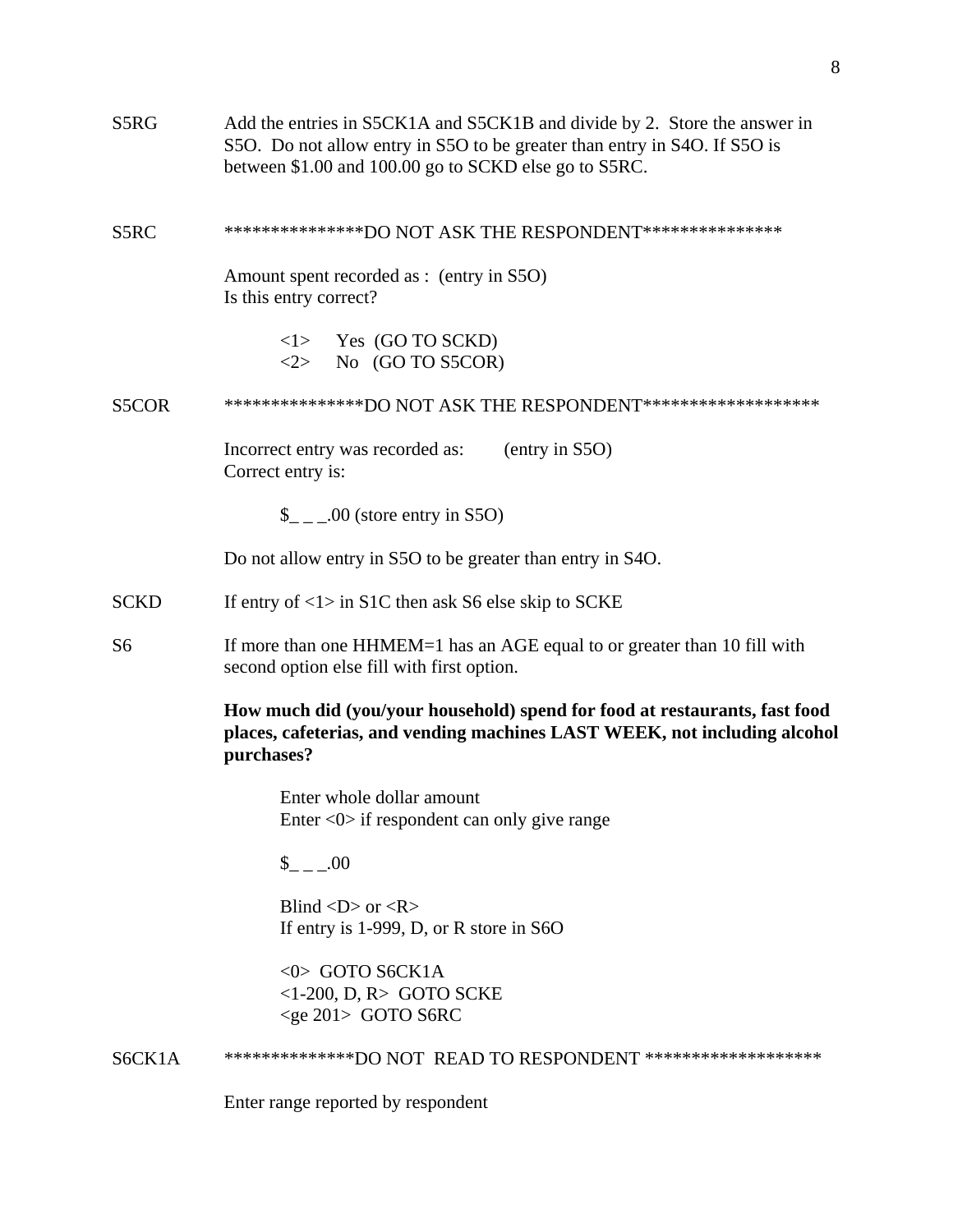|             | 00                                                                                                                                                  |
|-------------|-----------------------------------------------------------------------------------------------------------------------------------------------------|
|             | If entry is $D$ or $R$ , store in S6O                                                                                                               |
|             | $<$ 1-999> GOTO S6CK1B<br>$\langle D, R \rangle$ GOTO SCKE                                                                                          |
| S6CK1B      | Enter range reported by respondent                                                                                                                  |
|             | $\overline{a}$ . 00                                                                                                                                 |
|             | If entry is $D$ or $R$ , store in S6O                                                                                                               |
|             | $<$ 1-999> GOTO S6RG<br>$\langle D, R \rangle$ GOTO SCKE                                                                                            |
| S6RG        | Add the entries in S6CK1A and S6CK1B and divide by 2. Store the answer in<br>S6O. If S6O is between \$1.00 and \$200.00 go to SCKE else go to S6RC. |
| S6RC        | ****************DO NOT ASK THE RESPONDENT******************                                                                                         |
|             | Amount spent recorded as : (entry in S6O)<br>Is this entry correct?                                                                                 |
|             | $\langle$ 1> Yes (GO TO SCKE)<br>$\langle 2 \rangle$ No (GO TO S6COR)                                                                               |
| S6COR       | ***************DO NOT ASK THE RESPONDENT*********************                                                                                       |
|             | Incorrect entry was recorded as:<br>(entry in S6O)<br>Correct entry is:                                                                             |
|             | $\frac{1}{2}$ _ _00 (store entry in S6O)                                                                                                            |
| <b>SCKE</b> | If entry of $\langle 1 \rangle$ in S1D then ask S7 else skip to SCKF.                                                                               |
| S7          | If more than one HHMEM=1 has an AGE equal to or greater than 10 fill with<br>second option else fill with first option.                             |
|             | How much did (you/your household) spend for food at any other kind of<br>place LAST WEEK?                                                           |
|             | Enter whole dollar amount                                                                                                                           |

Enter <0> if respondent can only give range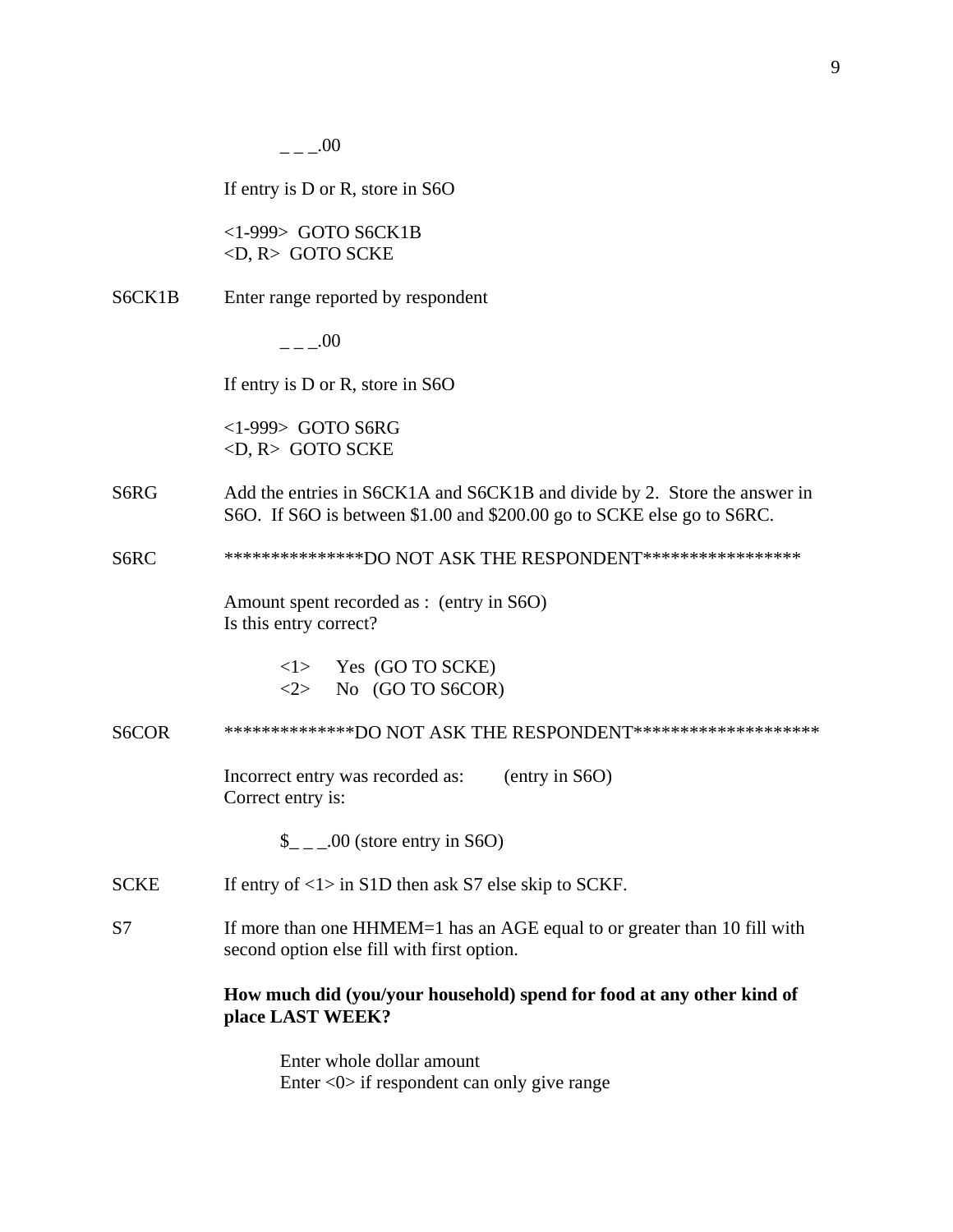$_{- -100}$ 

Blind  $\langle D \rangle$  or  $\langle R \rangle$ If entry is 1-999, D, or R store in S7O

<0> GOTO S7CK1A <1-150> GOTO SCKF <ge 151> GOTO S7RC <D, R> GOTO SCKF

S7CK1A \*\*\*\*\*\*\*\*\*\*\*\*\*\*DO NOT READ TO RESPONDENT \*\*\*\*\*\*\*\*\*\*\*\*\*\*\*\*\*\*\*

Enter range reported by respondent

 $---00$ 

If entry is D or R, store in S7O

 <1-999> GOTO S7CK1B <D, R> GOTO SCKF

S7CK1B Enter range reported by respondent

 $- -00$ 

If entry is D or R, store in S7O

 <1-999> GOTO S7RG <D, R> GOTO SCKF

- S7RG Add the entries in S7CK1A and S7CK1B and divide by 2. Store the answer in S7O. If S7O is between \$1.00 and \$150.00 go to SCKF otherwise go to S7RC.
- S7RC \*\*\*\*\*\*\*\*\*\*\*\*\*\*DO NOT ASK THE RESPONDENT\*\*\*\*\*\*\*\*\*\*\*\*\*\*\*\*\*\*\*\*\*\*\*

Amount spent recorded as: (entry in S7O) Is this entry correct?

> <1> YES (GO TO SCKF)  $\langle 2 \rangle$  NO (GO TO S7COR)

S7COR \*\*\*\*\*\*\*\*\*\*\*\*\*\*\*DO NOT ASK THE RESPONDENT\*\*\*\*\*\*\*\*\*\*\*\*\*\*\*\*\*\*\*\*

Incorrect entry was recorded as: (entry in S7O) Correct entry is: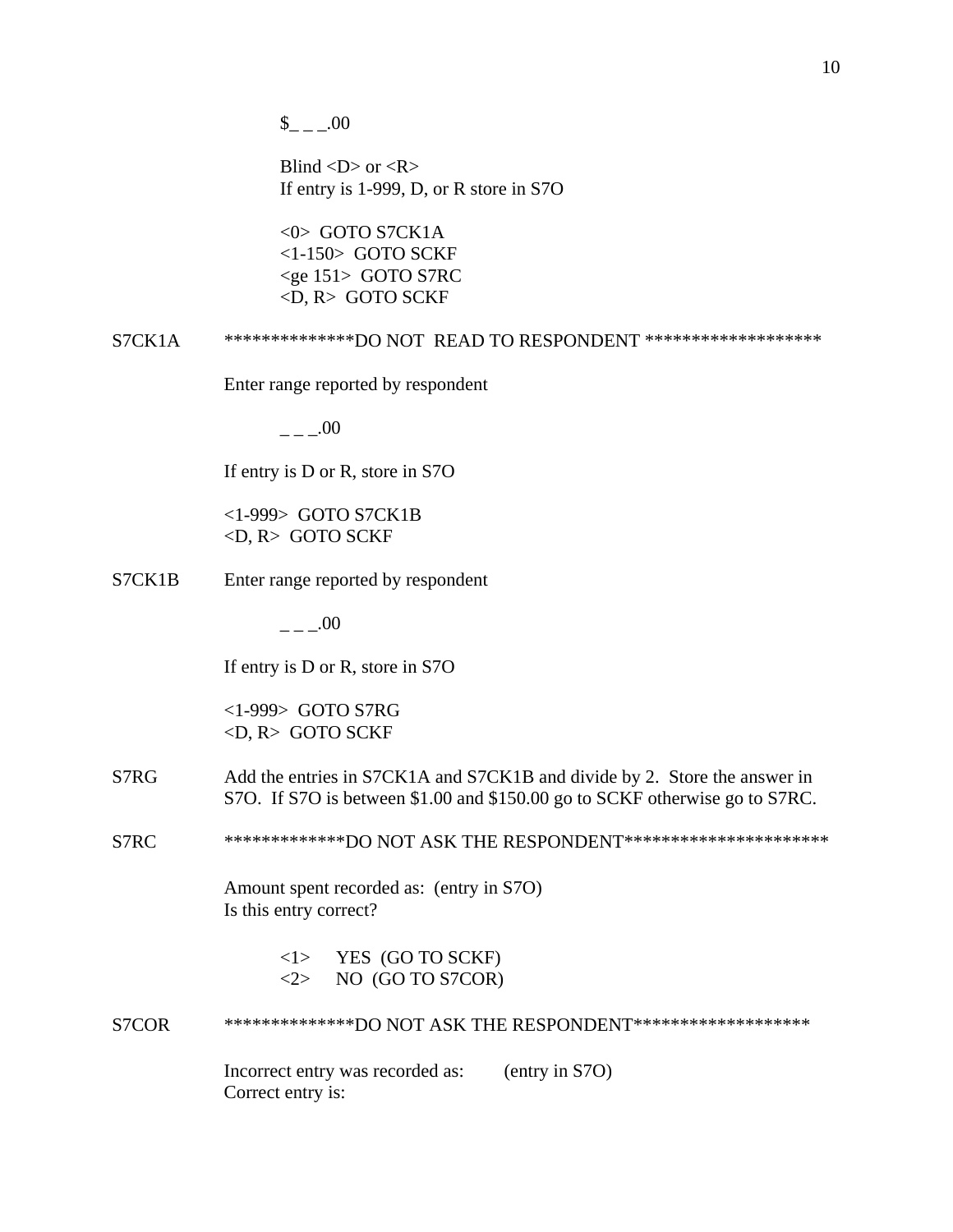- SCKF If any amounts 0 or over in S2O, S4O, S6O or S7O then add together and store in SFDAMT. If any amounts 0 or over in S3O or S5O, then add these together and store in SNFAMT. Subtract SNFAMT from SFDAMT and store the result in S8O.
- S8A If (entry of D or R in S2, S4, S6, and S7) or (S8O equals 0) or (onpath entry of  $\langle 2 \rangle$ ,  $\langle D \rangle$ , or  $\langle R \rangle$  in S1A, S1B, S1C and S1D) then fill first parenthetical with first option else fill with second option.

If more than one HHMEM=1 has an AGE equal to or greater than 10 fill remaining parentheticals with second option else fill with first.

If POOR= 1 fill last parenthetical with first option else fill with blank.

**(Let's see, it seems that (you/your household) did not buy any food LAST WEEK. /Let's see, (you/your household) spent about (fill with S8O) on food LAST WEEK.) Now think about how much (you/anyone in your household) USUALLY (spend/spends). How much (do you/does your household) USUALLY spend on food at all the different places we've been talking about IN A WEEK? (Please include any purchases made with <SNAPNAME1> or food stamp benefits). Do not include non-food items such as pet food, paper products, detergent or cleaning supplies.** 

Enter  $\langle 1 \rangle$  for whole dollar amount Enter <2> if respondent can only give range Blind  $\langle D \rangle$  or  $\langle R \rangle$ 

If entry is D or R store in S8OU

 $\langle$ 1> GOTO S8 <2> GOTO S8CK1A  $\langle D, R \rangle$  GOTO S9

S8 Enter whole dollar amount  $_{- -100}$ 

Store amount in S8OU

 <0> GOTO S8ZA <1-450> GOTO S8B <ge 451> GOTO S8RC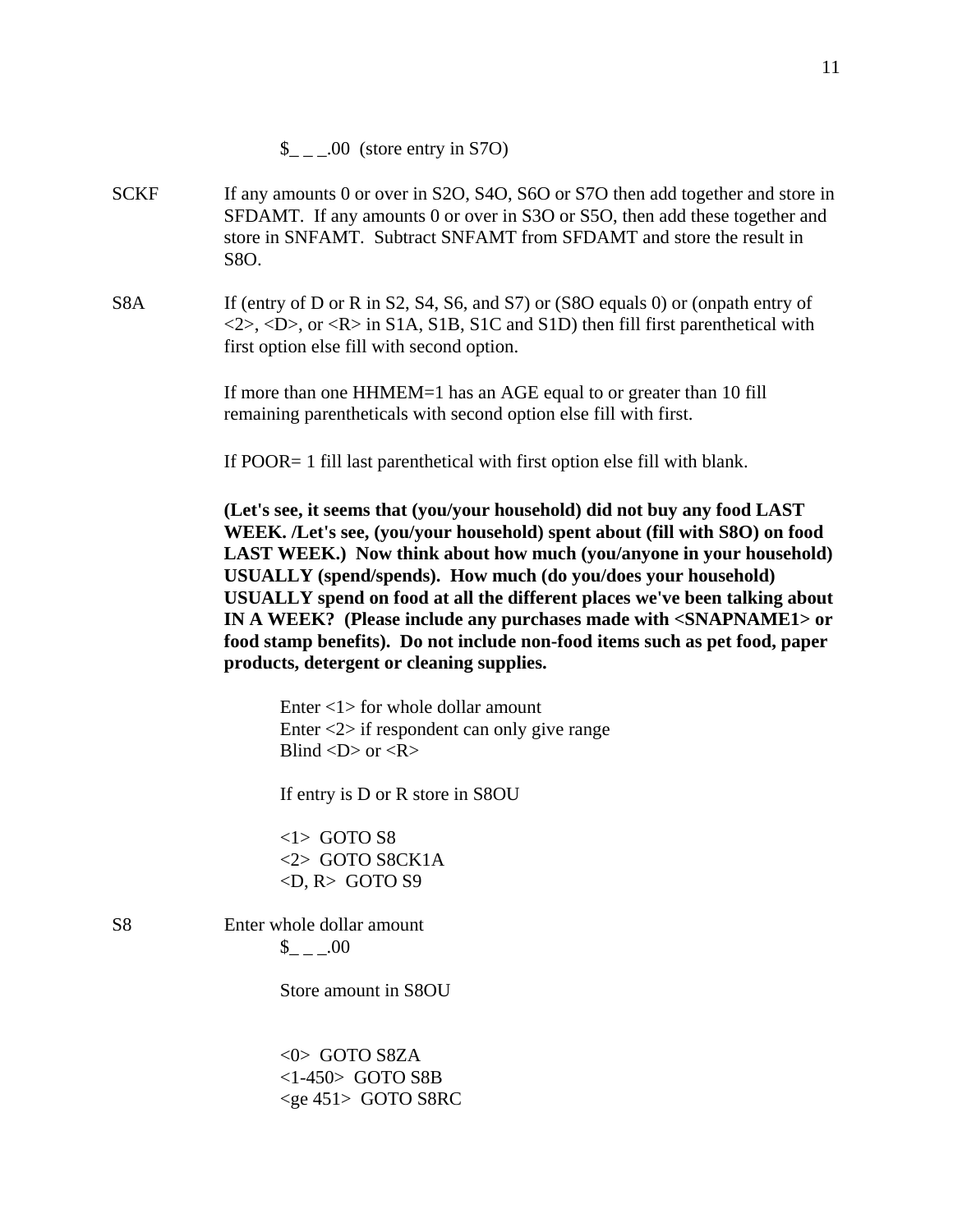#### $\langle D, R \rangle$  GOTO S9

S8CK1A \*\*\*\*\*\*\*\*\*\*\*\*\*\*\*DO NOT READ TO RESPONDENT \*\*\*\*\*\*\*\*\*\*\*\*\*\*\*\*\*\*\*\*

Enter range reported by respondent

 $---00$ 

If entry is D or R, store in S8OU

 <1-999> GOTO S8CK1B  $\langle D, R \rangle$  GOTO S9

S8CK1B Enter range reported by respondent

 $- -00$ 

If entry is D or R, store in S8OU

 <1-999> GOTO S8RG  $\langle D, R \rangle$  GOTO S9

- S8RG Add the entries in S8CK1A and S8CK1B and divide by 2. Store the answer in S8OU. If S8OU is between \$1.00 and \$450.00 go to S8B otherwise go to S8RC.
- S8ZA **If that is because you shop for food infrequently, how much would the weekly average be over several weeks?**

Enter  $\langle 1 \rangle$  for whole dollar amount or if the amount really is zero Enter <2> if respondent can only give range Blind  $\langle D \rangle$  or  $\langle R \rangle$ 

 If entry is D or R store in S8OU  $<$ 1> GOTO S8Z <2> GOTO S8ZCK1A  $\langle D, R \rangle$  GOTO S9

S8Z Enter whole dollar amount  $_{\text{-}}$   $_{-}$   $_{-}$   $.00$ 

Store amount in S8OU

 <0> GOTO S8RC <1-450> GOTO S8B <ge 451> GOTO S8RC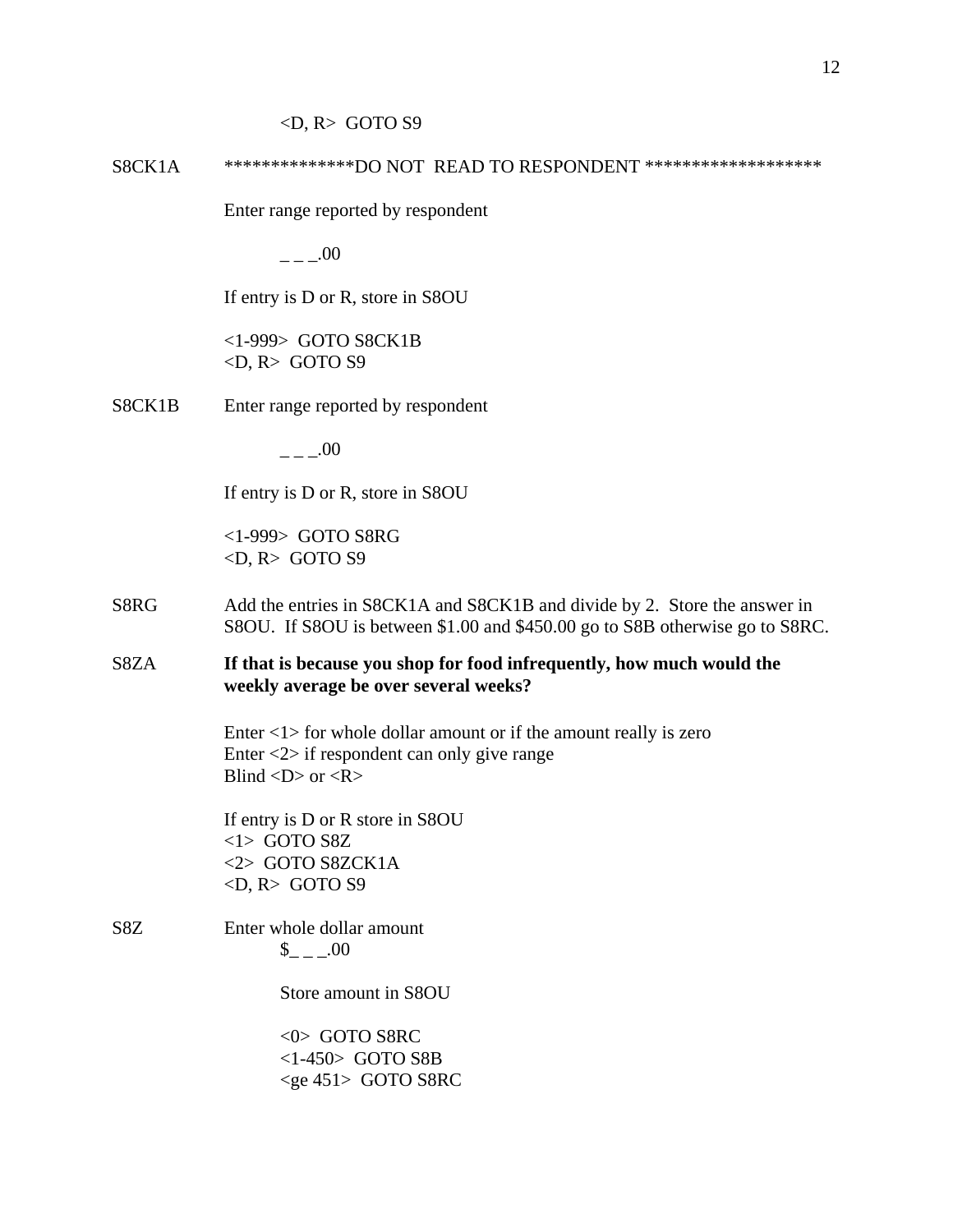### S8ZCK1A \*\*\*\*\*\*\*\*\*\*\*\*\*\*\*DO NOT READ TO RESPONDENT \*\*\*\*\*\*\*\*\*\*\*\*\*\*\*\*\*\*\*\*\*

Enter range reported by respondent

 $- -00$ 

If entry is D or R, store in S8OU

 <1-999> GOTO S8ZCK1B  $\langle D, R \rangle$  GOTO S9

S8ZCK1B Enter range reported by respondent

 $.00$ 

If entry is D or R, store in S8OU

 <1-999> GOTO S8ZRG  $\langle D, R \rangle$  GOTO S9

S8ZRG Add the entries in S8ZCK1A and S8ZCK1B and divide by 2. Store the answer in S8OU. If S8OU is between \$1.00 and \$450.00 go to S8B otherwise go to S8RC.

S8RC \*\*\*\*\*\*\*\*\*\*\*\*\*\*DO NOT ASK THE RESPONDENT\*\*\*\*\*\*\*\*\*\*\*\*\*\*\*\*\*\*\*\*\*\*

Amount spent recorded as: (entry in S8OU) Is this entry correct?

> $\langle$ 1> Yes (GO TO S8B)  $\langle 2 \rangle$  No (GO TO S8COR)

S8COR \*\*\*\*\*\*\*\*\*\*\*\*\*\*DO NOT ASK THE RESPONDENT\*\*\*\*\*\*\*\*\*\*\*\*\*\*\*\*\*\*\*\*\*

Incorrect entry was recorded as: (entry in S8OU) Correct entry is:

 $\$\quad .00$ 

### **II. MINIMUM SPENDING NEED TO HAVE ENOUGH FOOD**

 $S8B$  If NUMHOU = 1 then fill parenthetical with first option else fill with second option.

**In order to buy just enough food to meet (your needs/the needs of your**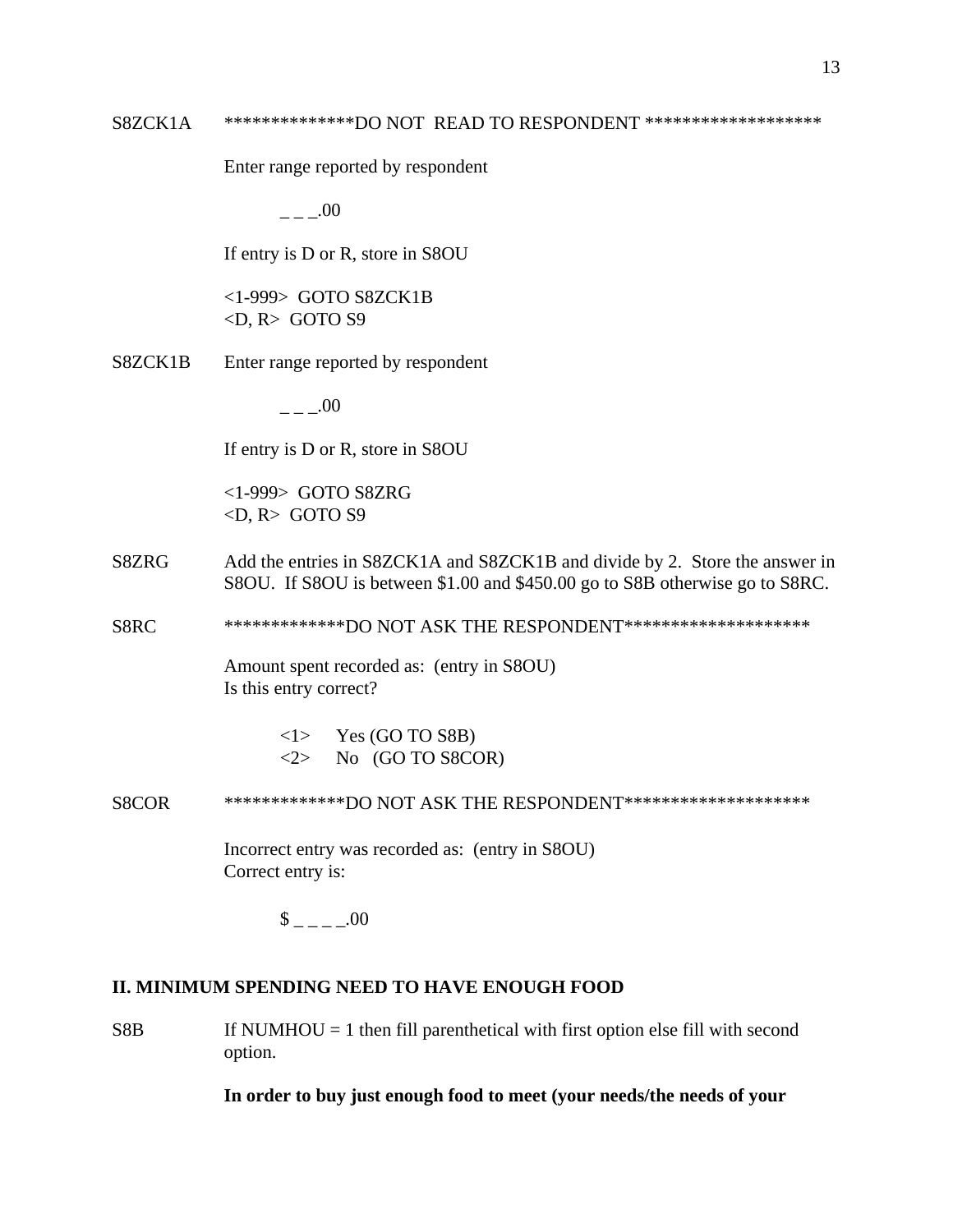**household), would you need to spend more than you do now, or could you spend less?** 

\*\*\*\*\*\*\*\*\*\*\*\*\*\*\*\*\*\*\*\*\*\*\*\*\*DO NOT READ\*\*\*\*\*\*\*\*\*\*\*\*\*\*\*\*\*\*\*\*\*\*\*\*\*\*

<1> More (GO TO S8C)  $\langle 2 \rangle$  Less (GO TO S8D) <3> Same (GO TO S9) Blind  $\langle D \rangle$  or  $\langle R \rangle$  (GO TO S9)

# S8C **About how much MORE would you need to spend each week to buy just enough food to meet the needs of your household?**

 Enter whole dollar amount Enter <0> if respondent can only give range

\$\_ \_ \_.00

Blind  $\langle D \rangle$  or  $\langle R \rangle$ 

If entry is 1-999, D, or R store in S8CO

 <0> GOTO S8CCKA <1-999, D, R> GOTO S9

S8CCKA \*\*\*\*\*\*\*\*\*\*\*\*\*\*DO NOT READ TO RESPONDENT \*\*\*\*\*\*\*\*\*\*\*\*\*\*\*\*\*\*\*

Enter range reported by respondent

 $---00$ 

If entry is D or R, store in S8CO

 <1-999> GOTO S8CCKB <D, R> GOTO S9

### S8CCKB Enter range reported by respondent

 $- -00$ 

If entry is D or R, store in S8CO

 <1-999> GOTO S8CRG  $\langle D, R \rangle$  GOTO S9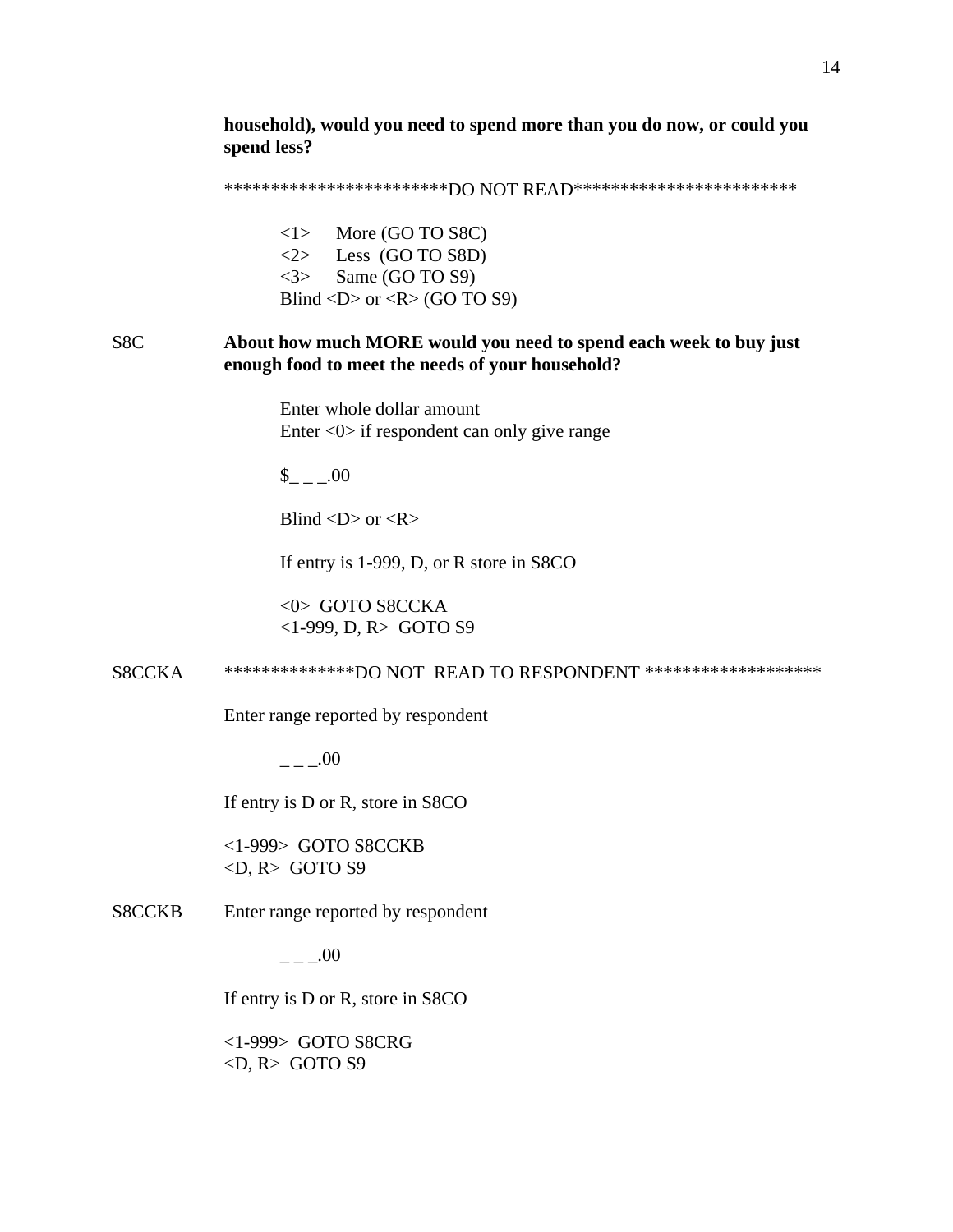S8CRG Add the entries in S8CCKA and S8CCKB and divide by 2. Store the answer in S8CO. GOTO S9.

## S8D **About how much LESS could you spend each week and still buy enough food to meet the needs of your household?**

 Enter whole dollar amount Enter <0> if respondent can only give range

 $_{- -100}$ 

Blind  $\langle D \rangle$  or  $\langle R \rangle$ 

If entry is 1-999, D, or R store in S8DO

 <0> GOTO S8DCKA <1-999, D, R> GOTO S9

S8DCKA \*\*\*\*\*\*\*\*\*\*\*\*\*\*\*DO NOT READ TO RESPONDENT \*\*\*\*\*\*\*\*\*\*\*\*\*\*\*\*\*\*\*\*\*

Enter range reported by respondent

 $---00$ 

If entry is D or R, store in S8DO

 <1-999> GOTO S8DCKB  $\langle D, R \rangle$  GOTO S9

S8DCKB Enter range reported by respondent

 $- -00$ 

If entry is D or R, store in S8DO

 <1-999> GOTO S8DRG  $\langle D, R \rangle$  GOTO S9

S8DRG Add the entries in S8DCKA and S8DCKB and divide by 2. Store the calculated value in S8DO. GOTO S9.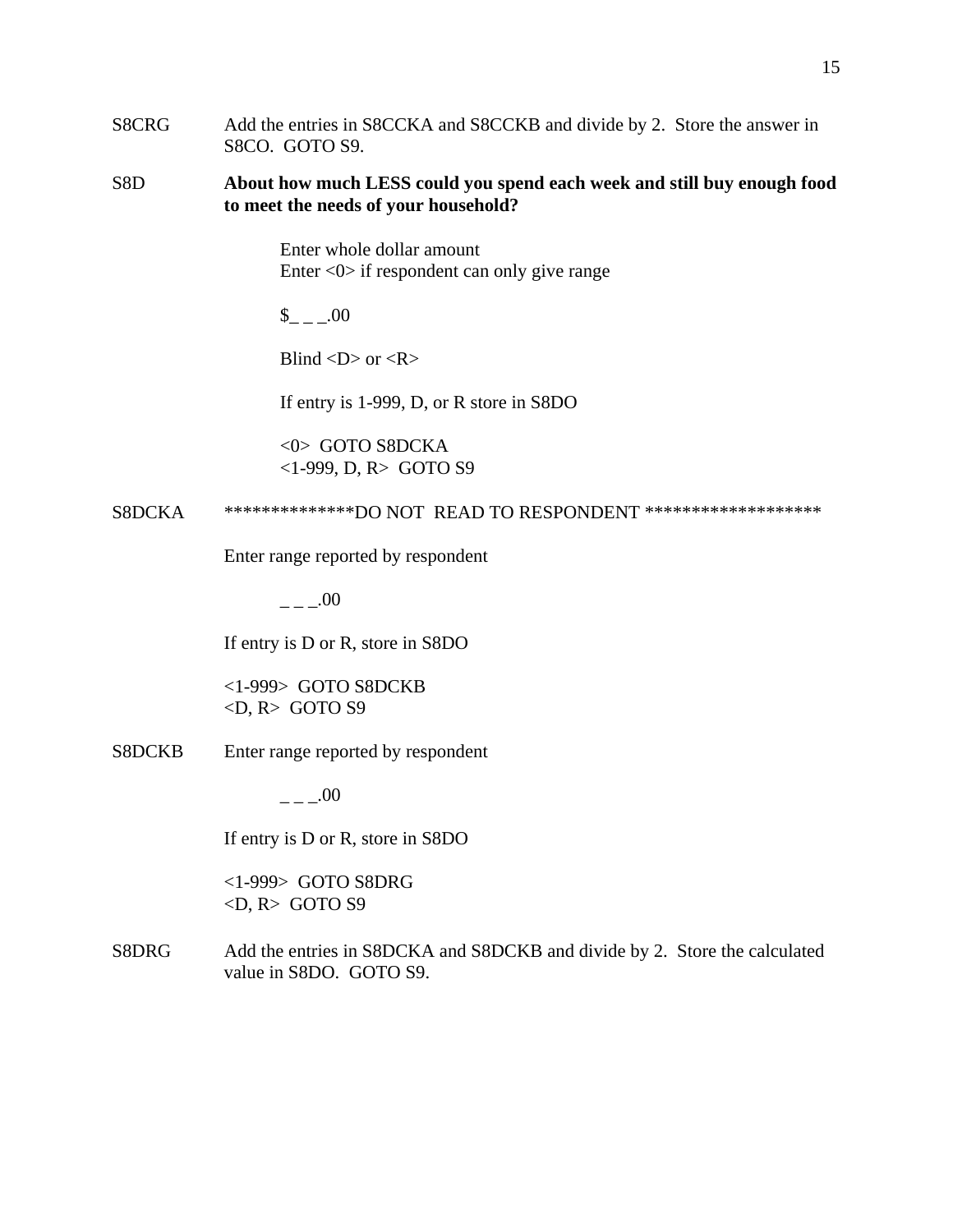#### **III. FOOD PROGRAM PARTICIPATION**

S9 **People do different things when they are running out of money for food in order to make their food or their food money go further.** 

> **In the last 12 months, since December of last year, did you ever run short of money and try to make your food or your food money go further?**

<1> Yes (GO TO SP1)  $<$ 2 > No (GO TO SP1CK)

Blind  $\langle D \rangle$  or  $\langle R \rangle$  (GO TO SP1)

**-**------------------------------------------------------------

SP1CK If POOR=2 skip to SS1 else ask SP1. -------------------------------------------------------------

SP1 If hhnum=1 fill with first option else fill with second.

**In the past 12 months, since December of last year, did (you/anyone in this household) get <SNAPNAME2> or food stamp benefits?** 

<1> Yes (GO TO SP2) <2> No (GO TO SP6CK)

Blind  $\langle D \rangle$  or  $\langle R \rangle$  (GO TO SP6CK)

## SP2 **In which months of 2009 were <SNAPNAME1> or food stamp benefits received?**

DO NOT READ LIST. MARK ALL THAT APPLY

 <1> January <2> February <3> March <4> April  $<$ 5> May <6> June <7> July <8> August <9> September <10> October <11> November <12> December <13> All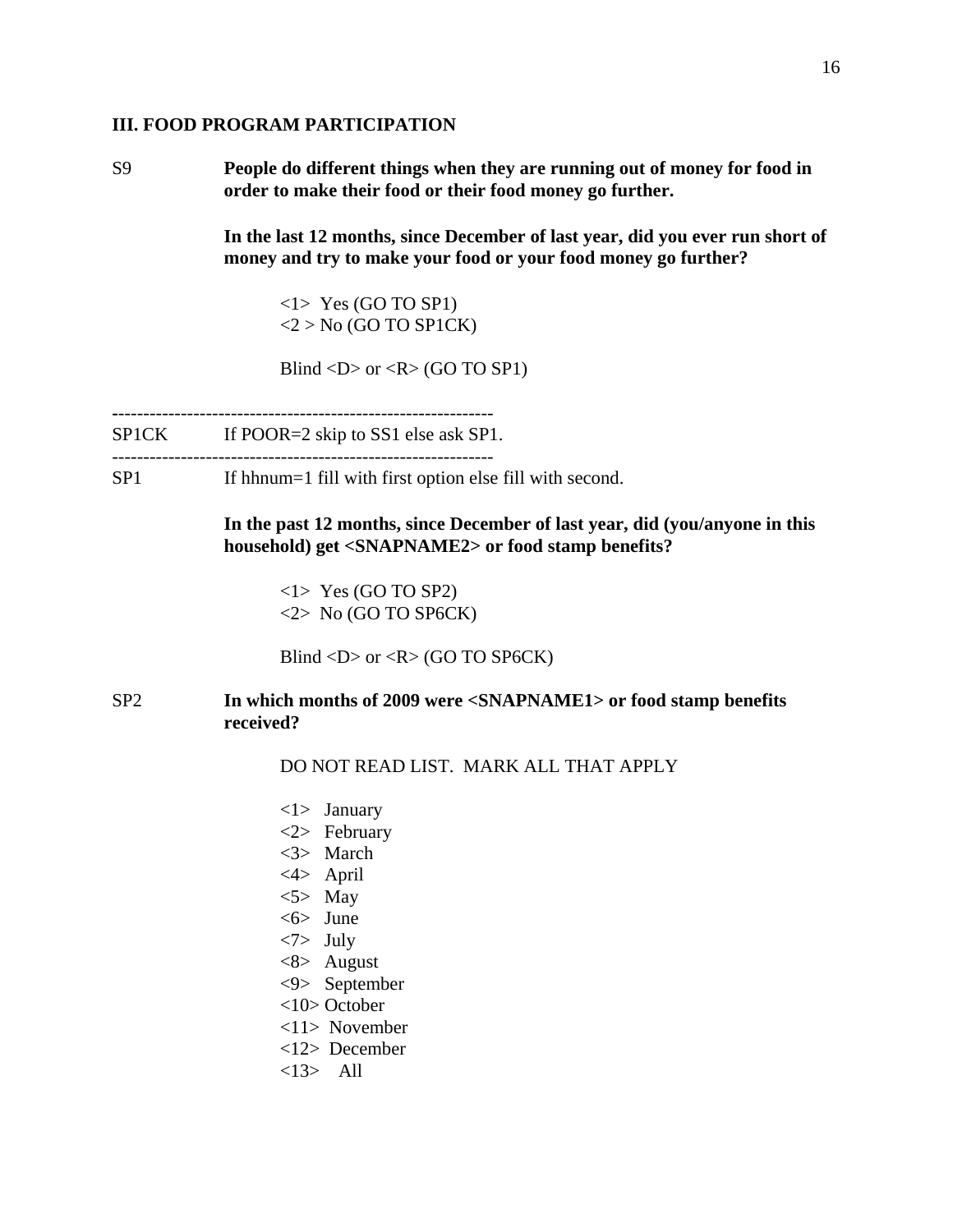SP2DCK If  $SP2 = 11$  AND  $\neq$  12 AND  $\neq$  13 go to SP2D else go to SP3

----------------------------------------------------------------------------------

 $SP2D$  If hhnum = 1 fill with first option else fill with second.

**On what date in November did (you/your household) receive <SNAPNAME1> or food stamp benefits?** 

> **SP2D** Day  $<1-31>$

Blind  $\langle D \rangle$  or  $\langle R \rangle$ 

SP3 If hhnum=1 fill with first option else fill with second.

**How much did (you/your household) receive the last time you got <SNAPNAME1> or food stamp benefits?**

 $\frac{\$}{\$}$  \_ \_ \_ .00

Blind  $\langle D \rangle$  or  $\langle R \rangle$ 

-------------------------------------------------------------

SP3CK Store entry in SP3O. If SP3O is between \$1.00 and \$700.00 go to SP6CK otherwise go to SP3RC. -------------------------------------------------------------

SP3RC \*\*\*\*\*\*\*\*\*\*\*\*\*\*DO NOT ASK THE RESPONDENT\*\*\*\*\*\*\*\*\*\*\*\*\*\*

 AMOUNT RECEIVED RECORDED AS: (entry in SP3O) IS THIS ENTRY CORRECT?

> <1> YES (GO TO SP6CK) <2> NO (GO TO SP3COR)

SP3COR \*\*\*\*\*\*\*\*\*\*DO NOT ASK THE RESPONDENT\*\*\*\*\*\*\*\*\*\*\*\*

INCORRECT ENTRY WAS RECORDED AS: (entry in SP3O) CORRECT ENTRY IS:

 $\frac{1}{2}$  \_ \_00 (store entry in SP3O)

Items SP3 through SP3COR go into making the out variable SP3O. This is the amount received in food stamp benefits.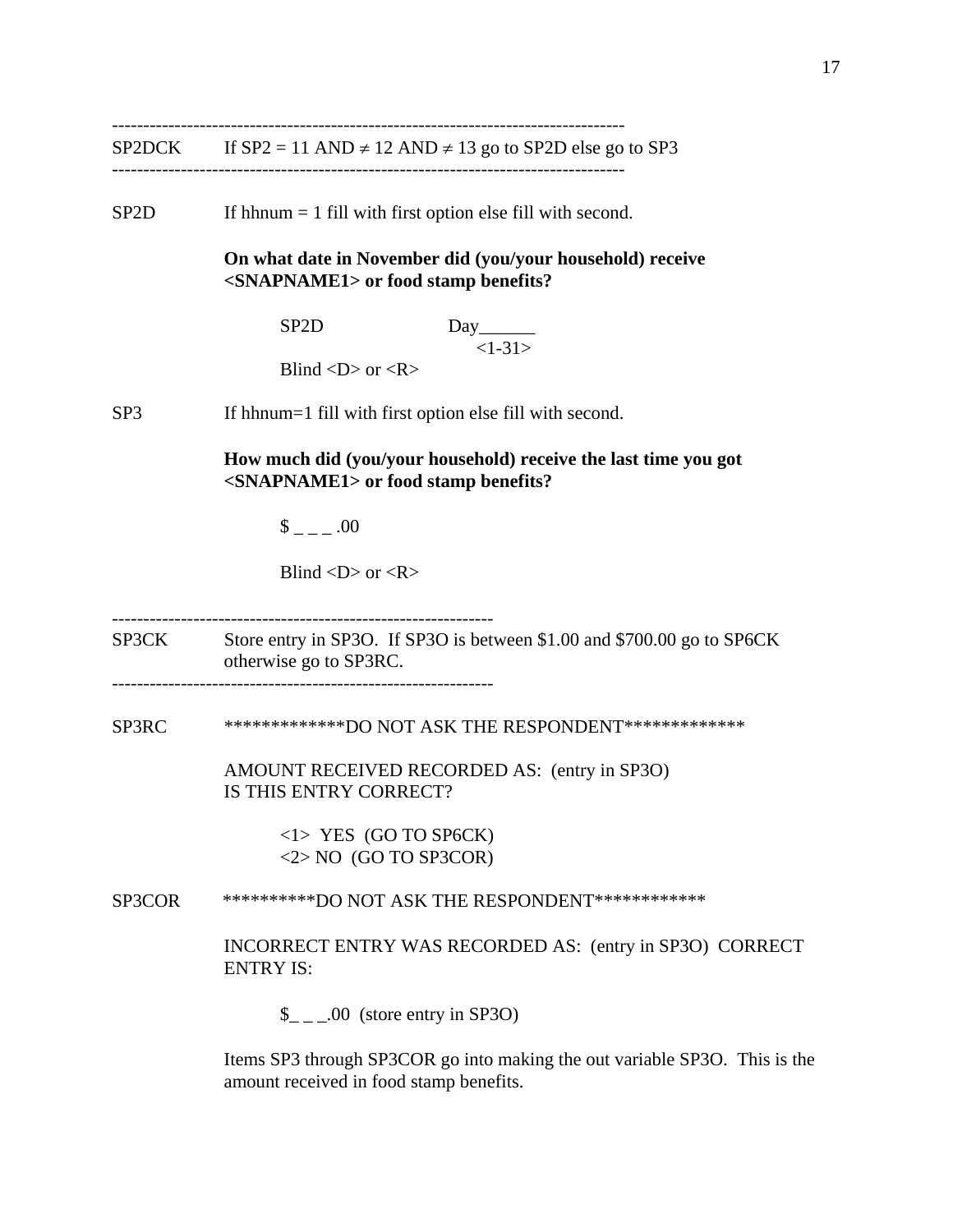-------------------------------------------------------------

SP6CK If HHMEM=1 and AGE is 5 THROUGH 18 for anyone in the household ask SP6 else skip to SP7ACK. -------------------------------------------------------------

SP6 If 1 or more children under 5 years old, fill parenthetical, else fill blank.

**During the past 30 days, did any children in the household (between 5 and 18 years old) receive free or reduced-cost lunches at school?**

<1> Yes <2> No (GO TO SP7ACK)

Blind  $\langle D \rangle$  or  $\langle R \rangle$  (GO TO SP7ACK)

SP7 If 1 or more children under 5 years old, fill parenthetical, else fill blank.

**During the past 30 days, did any children in the household (between 5 and 18 years old) receive free or reduced-cost breakfasts at school?**

<1> Yes <2> No

Blind  $\langle D \rangle$  or  $\langle R \rangle$ 

-----------------------------------------------------------

SP7ACK If HHMEM=1 and AGE is 0-13 for anyone in the household ask SP7A else skip to SP8CK.

-----------------------------------------------------------

SP7A If only 1 child under age 13 fill with first option else fill with second option

**During the past 30 days, did any children in the household receive free or reduced-cost food at a day-care or Head Start program?**

> **<**1> Yes <2> No

Blind  $\langle D \rangle$  or  $\langle R \rangle$ 

-------------------------------------------------------------

SP8CK If  $[(SEX=2 \text{ and } AGE = 15-45) \text{ OR } (AGE 0-4)]$  and  $HHMEM=1$  for anyone in the household then ask SP8 else skip to SS1.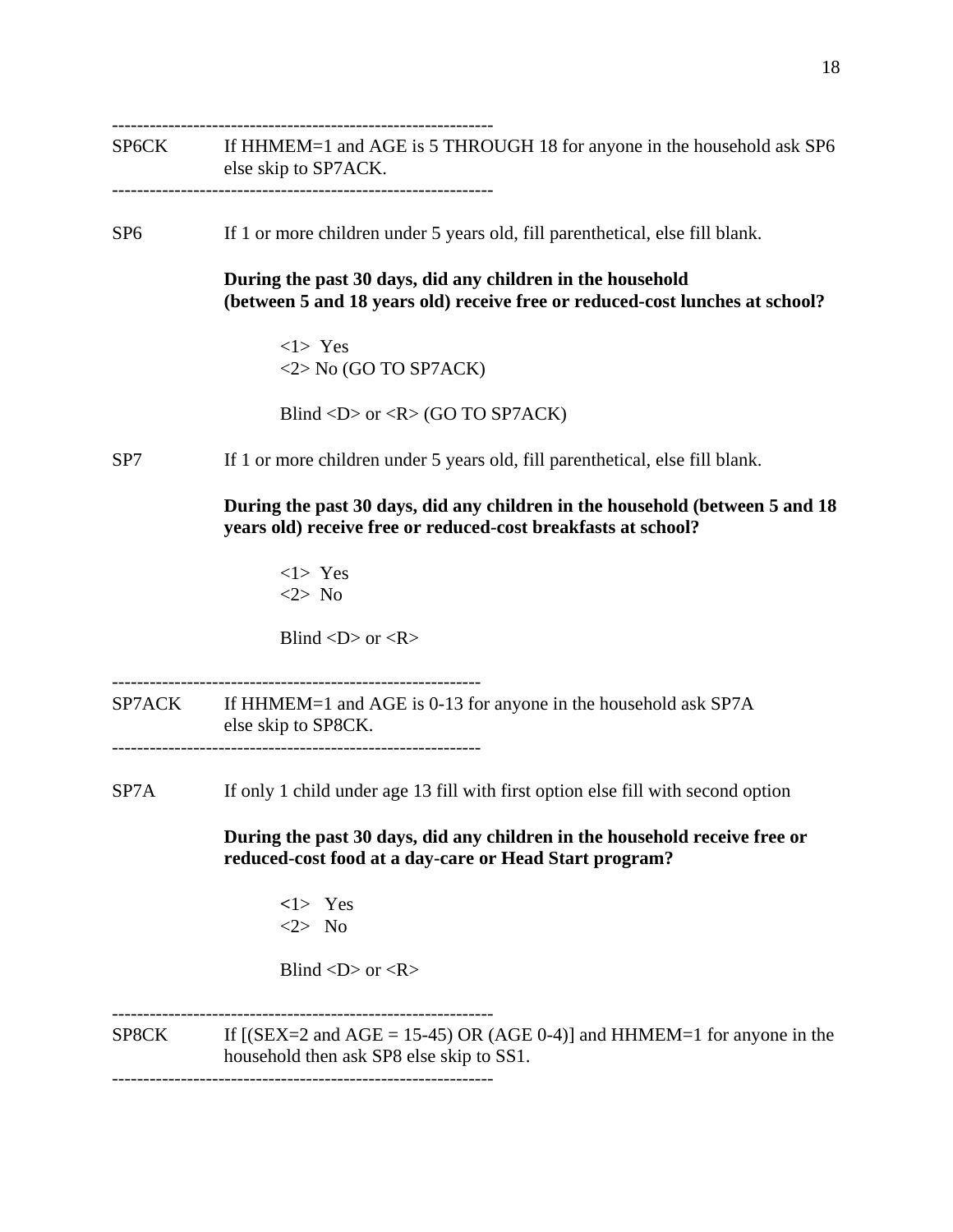| SP <sub>8</sub> | If $[(SEX=2 \text{ and } AGE=15-45)$ for any hh member and $(AGE=0-4)$ for any hh<br>member] then fill second option else if             |
|-----------------|------------------------------------------------------------------------------------------------------------------------------------------|
|                 | $(SEX = 2$ and $AGE = 15-45$ for any hh member and (no $AGE = 0-4$ ) for any hh<br>member then fill first option else fill third option. |
|                 | During the past 30 days, did any (women/women or children/children) in this<br>household get food through the WIC program?               |
|                 | $<1>$ Yes<br>$\langle 2 \rangle$ No (GO TO SS1)                                                                                          |
|                 | Blind <d> or <r> <math>(R &gt; GO</math> TO SS1)</r></d>                                                                                 |
| SP <sub>9</sub> | If $[(SEX=2 \text{ and } AGE=15-45)$ for any hh member and $(AGE=0-4)$ for any hh<br>member] then fill second option else if             |
|                 | $(SEX=2$ and $AGE=15-45$ for any hh member and (no $AGE=0-4$ ) for any hh                                                                |

**How many (women/women or children/children) in the household got WIC foods?**

Number \_\_\_\_\_\_\_

member then fill first option else fill third option.

Blind <D> or <R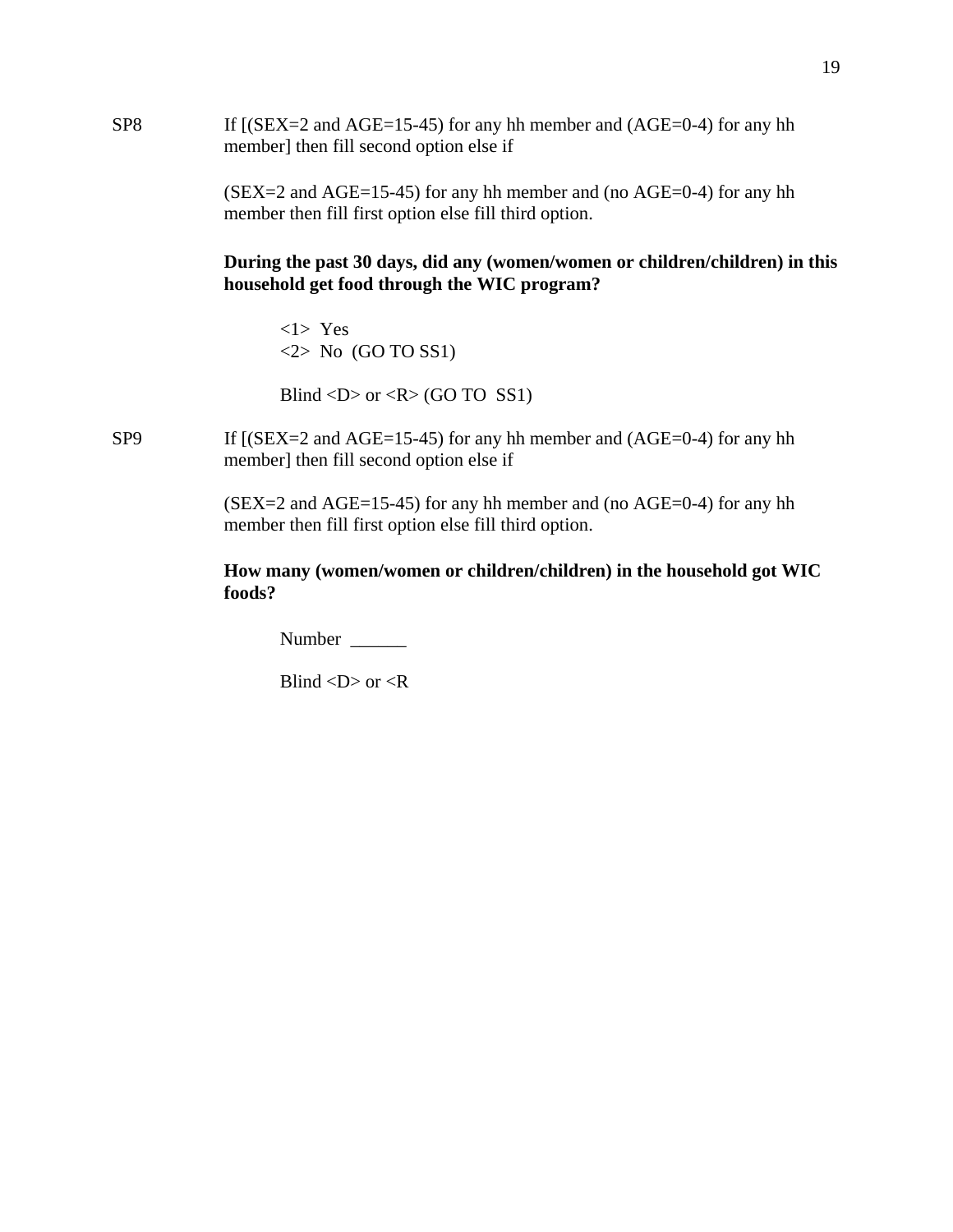### **IV. FOOD SUFFICIENCY AND FOOD SECURITY**

SS1\_LEAD **The next questions are about the food eaten in your household in the last 12 months, since December of last year, and whether you were able to afford the food you need.** 

> If NUMHOU  $=$  1 then fill parenthetical with first option else fill with second option.

- SS1 **Which of these statements best describes the food eaten in your household- enough of the kinds of food (I/ we) want to eat, enough but not always the kinds of food (I/ we) want to eat, sometimes not enough to eat, or often not enough to eat?**
	- <1> Enough of the kinds of food we want to eat
	- $\langle 2 \rangle$  Enough but not always the kinds of food we want to eat
	- <3> Sometimes not enough to eat
	- <4> Often not enough to eat

Blind  $\langle D \rangle$  or  $\langle R \rangle$ 

**months?** 

----------------------------------------------------- SX1CK If POOR=2 and  $(SS1 = <1> or )$  and  $(S9 = <2> or )$ , then go to END OF SUPPLEMENT else ask SS2 ------------------------------------------------------ NOTE: ADULT COUNT=number of household members with AGE>=18 or PURRP=1, 2, 3, 13, or 14 CHILD\_COUNT=number of household members with AGE<=17 and PURRP>=4 and PURRP not 13 or 14 ------------------------------------------------------ SS2 If ADULT\_COUNT=1 for the household then fill first option in parenthetical else fill second option. **Now I'm going to read you several statements that people have made about their food situation. For these statements, please tell me whether the statement was OFTEN true, SOMETIMES true, or NEVER true for (you/your household) in the last 12 months. The first statement is "(I/We) worried whether (my/our) food would run out before (I/we) got money to buy more." Was that OFTEN true, SOMETIMES true, or NEVER true for (you/your household) in the last 12**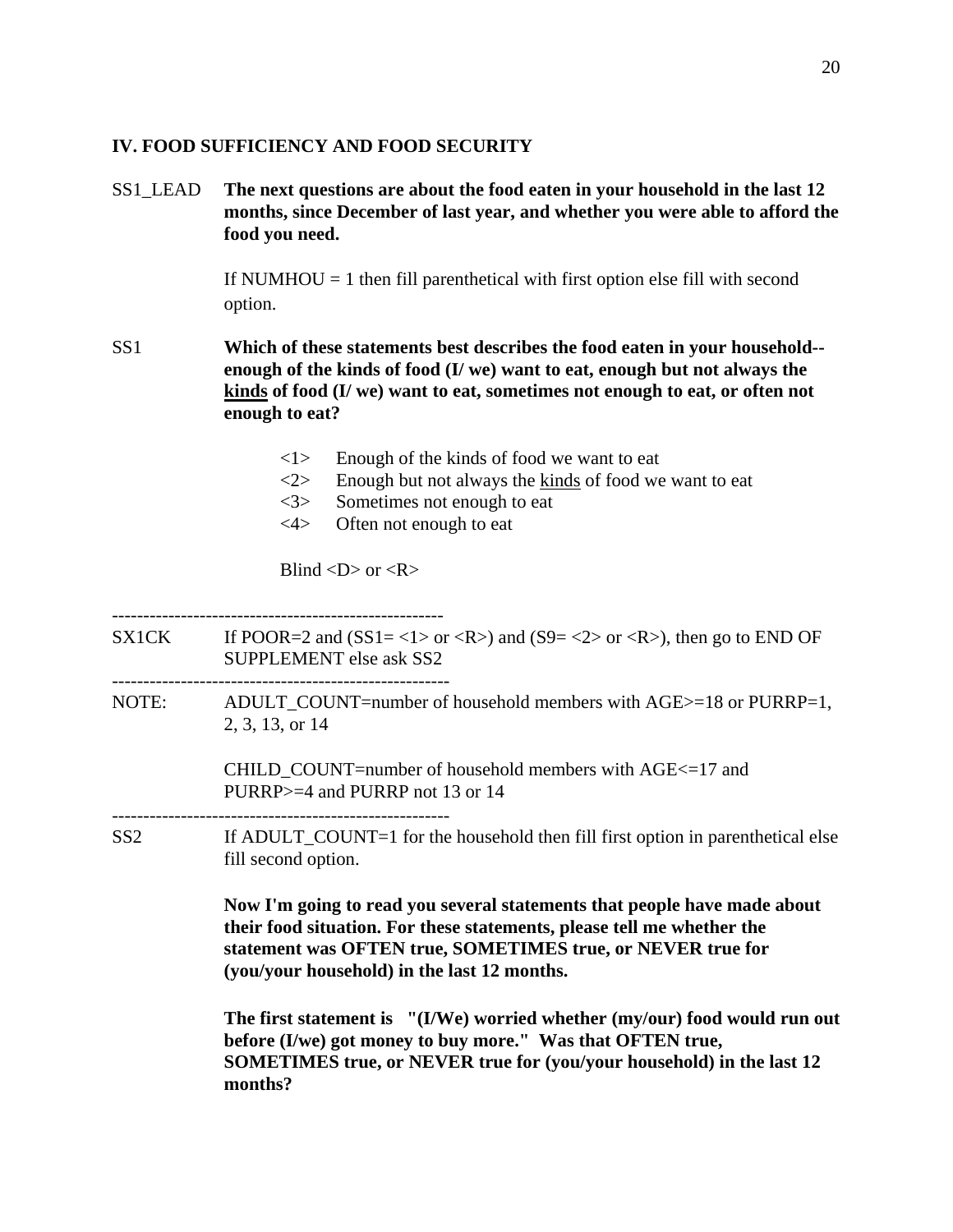<3> Never true (GO TO SS3)

Blind  $\langle D \rangle$  or  $\langle R \rangle$  (GO TO SS3)

### SSM2 **Did this ever happen in the last 30 days?**

 $<$ 1> Yes <2> No

Blind  $\langle D \rangle$  or  $\langle R \rangle$ 

- SS3 **"The food that (I/we) bought just didn't last, and (I/we) didn't have money to get more." Was that OFTEN, SOMETIMES or NEVER true for (you/ your household) in the last 12 months?** 
	- <1> Often true <2> Sometimes true <3> Never true (GO TO SS4CK)

Blind <D> or <R> (GO TO SS4CK)

## SSM3 **Did this ever happen in the last 30 days?**

 $<1>$  Yes <2> No

Blind  $\langle D \rangle$  or  $\langle R \rangle$ 

SS4 **"(I/we) couldn't afford to eat balanced meals." Was that OFTEN, SOMETIMES or NEVER true for (you/ your household) in the last 12 months?**

- <1> Often true (GO TO SSM4) <2> Sometimes true (GO TO SSM4)
- <3> Never true (GO TO SX2CK)

Blind <D> or < $R$ > (GO TO SX2CK)

### SSM4 **Did this ever happen in the last 30 days?**

 $<1>$  Yes <2> No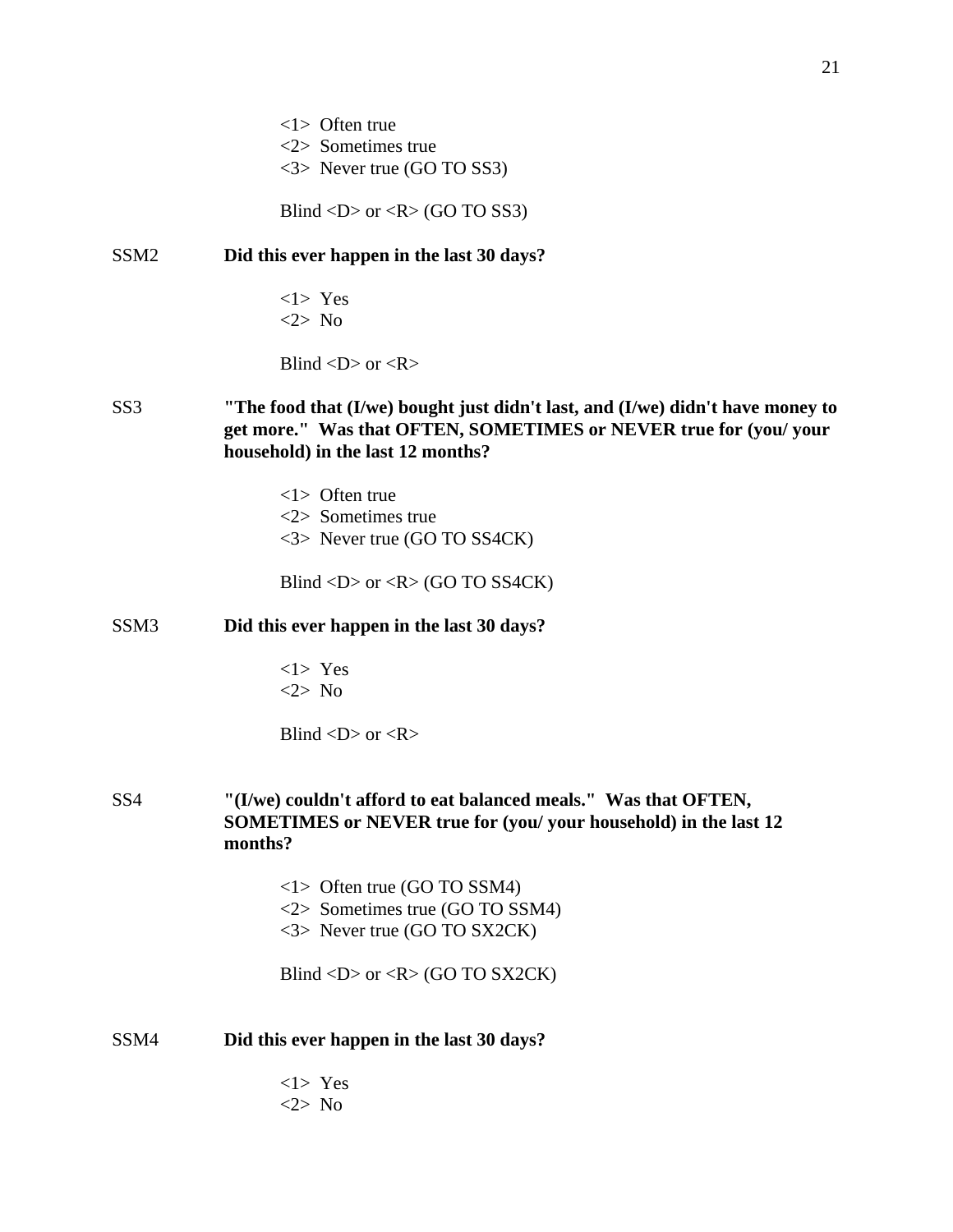Blind  $\langle D \text{ or } \langle R \rangle$ 

------------------------------------------------------------ SX2CK If  $SS1 = <3>$  or  $<4>$  OR  $SS2 = <1>$  or  $<2>$  OR  $SS3 = <1>$  or  $<2>$  OR  $SS4 =$  $\langle$ 1 > or  $\langle$ 2 > then go to SH2CK else go to SX4CK. ------------------------------------------------------------ ------------------------------------------------------------  $SH2CK$  If HRMIS < 8 go to SH2 otherwise go to SH2A ------------------------------------------------------------ SH2 If ADULT\_COUNT=1 for the household then fill first option in parenthetical else fill second option. **In the last 12 months, did (you/ you or other adults in your household) ever cut the size of your meals or skip meals because there wasn't enough money for food?** <1> Yes  $\langle 2 \rangle$  No (GO TO SH3) Blind  $\langle D \rangle$  or  $\langle R \rangle$  (GO TO SH3) SHF2 **How often did this happen--almost every month, some months but not every month, or in only 1 or 2 months?** <1> Almost every month <2> Some months but not every month <3> Only 1 or 2 months Blind  $\langle D \rangle$  or  $\langle R \rangle$ SHM2 If ADULT\_COUNT=1 for the household then fill first option in parenthetical else fill second option. **Now think about the last 30 days. During that time did (you/ you or other adults in your household) ever cut the size of your meals or skip meals because there wasn't enough money for food?** <1> Yes  $\langle 2 \rangle$  No (GO TO SH3)

Blind  $\langle D \rangle$  or  $\langle R \rangle$  (GO TO SH3)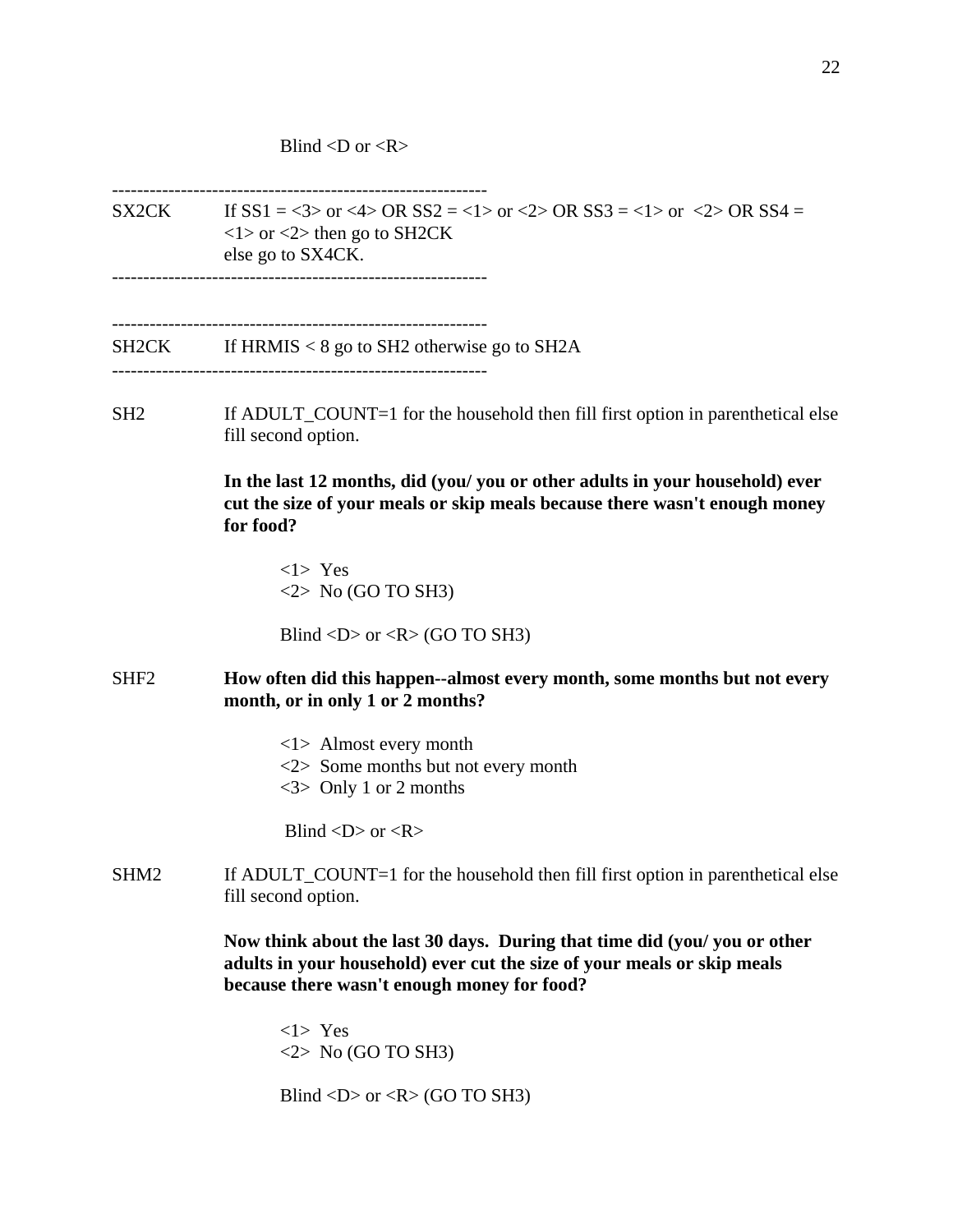number of days (GO TO SH3)  $<1-30>$ 

Blind <D> or < $R$ > (GO TO SH3)

SH2A If ADULT\_COUNT=1 for the household then fill first option in parenthetical else fill second option.

> **In the last 12 months, did (you/ you or other adults in your household) ever cut the size of your meals because there wasn't enough money for food?**

<1> Yes  $<$ 2> No (GO TO SH2B)

Blind  $\langle D \rangle$  or  $\langle R \rangle$  (GO TO SH2B)

## SHF2A **How often did this happen--almost every month, some months but not every month, or in only 1 or 2 months?**

- <1> Almost every month
- <2> Some months but not every month
- <3> Only 1 or 2 months

Blind  $\langle D \rangle$  or  $\langle R \rangle$ 

SHM2A If ADULT\_COUNT=1 for the household then fill first option in parenthetical else fill second option.

> **Now think about the last 30 days. During that time did (you/ you or other adults in your household) ever cut the size of your meals because there wasn't enough money for food?**

<1> Yes  $<$ 2> No (GO TO SH2B)

Blind  $\langle D \rangle$  or  $\langle R \rangle$  (GO TO SH2B)

#### SHMF2A **How many days did this happen in the last 30 days?**

number of days  $<1-30>$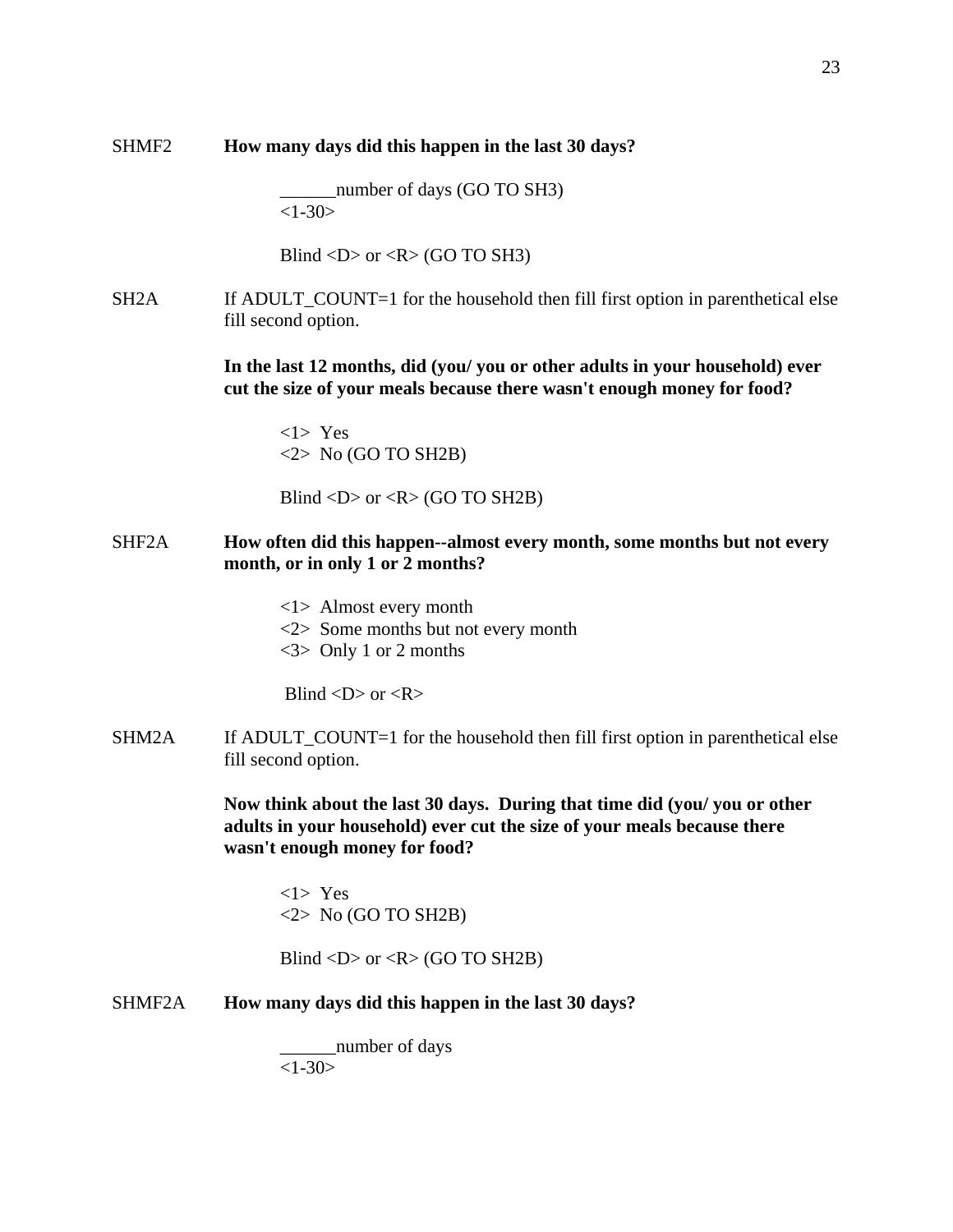Blind  $\langle D \rangle$  or  $\langle R \rangle$ 

SH2B If ADULT COUNT=1 for the household then fill first option in parenthetical else fill second option.

> **In the last 12 months, did (you/ you or other adults in your household) ever skip meals because there wasn't enough money for food?**

<1> Yes  $\langle 2 \rangle$  No (GO TO SH3)

Blind  $\langle D \rangle$  or  $\langle R \rangle$  (GO TO SH3)

## SHF2B **How often did this happen--almost every month, some months but not every month, or in only 1 or 2 months?**

<1> Almost every month <2> Some months but not every month  $\langle 3 \rangle$  Only 1 or 2 months

Blind  $\langle D \rangle$  or  $\langle R \rangle$ 

SHM2B If ADULT\_COUNT=1 for the household then fill first option in parenthetical else fill second option.

> **Now think about the last 30 days. During that time did (you/ you or other adults in your household) ever skip meals because there wasn't enough money for food?**

<1> Yes  $\langle 2 \rangle$  No (GO TO SH3)

Blind  $\langle D \rangle$  or  $\langle R \rangle$  (GO TO SH3)

SHMF2B **How many days did this happen in the last 30 days?** 

\_\_\_\_\_\_number of days (GO TO SH3)  $<1 - 30$ 

Blind  $\langle D \rangle$  or  $\langle R \rangle$  (GO TO SH3)

SH3 **In the last 12 months, did you ever eat less than you felt you should because there wasn't enough money for food?**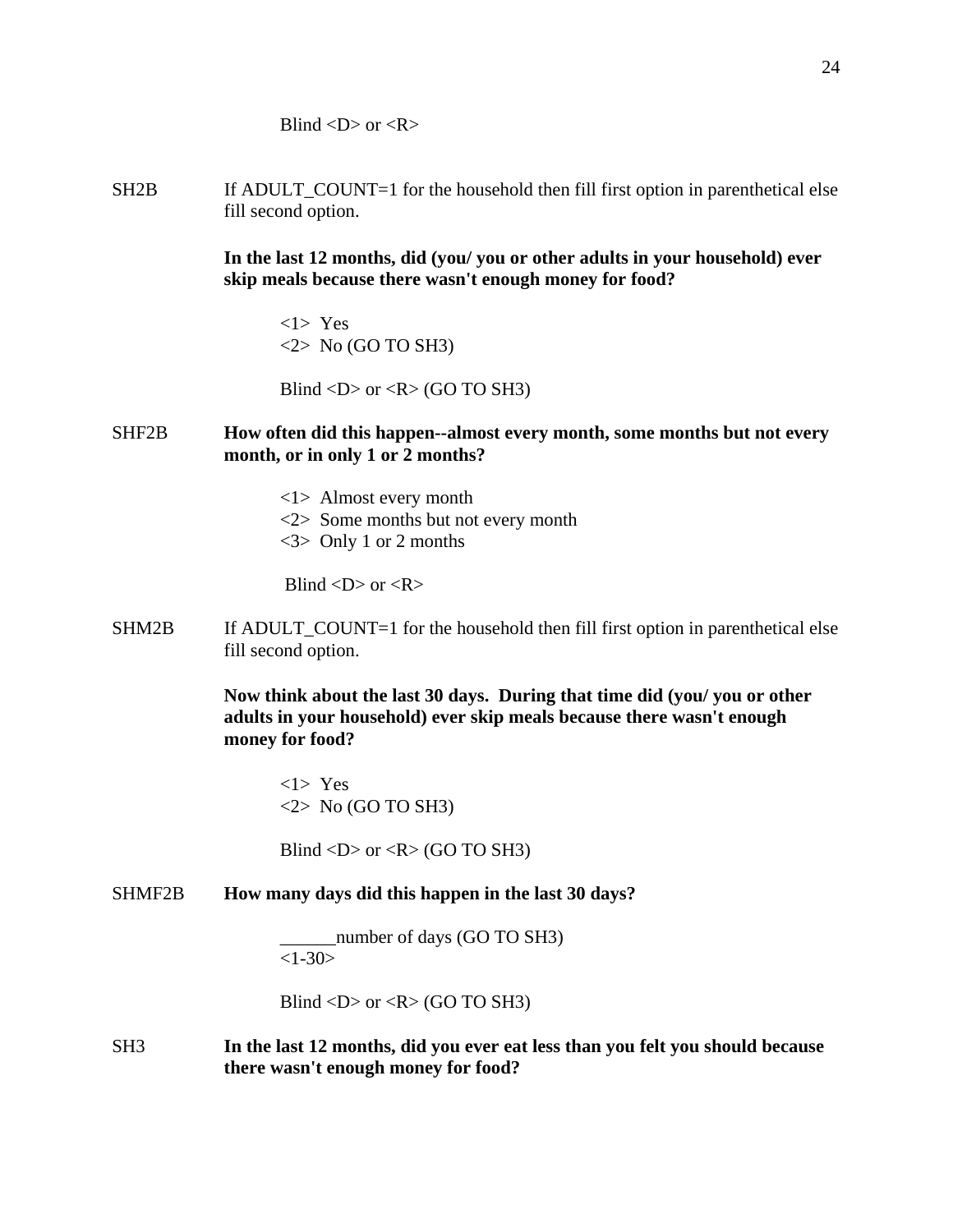<1> Yes  $\langle 2 \rangle$  No (GO TO SH4)

Blind  $\langle D \rangle$  or  $\langle R \rangle$  (GO TO SH4)

## SHF3 **How often did this happen-almost every month, some months but not every month, or in only 1 or 2 months?**

- <1> Almost every month
- <2> Some months but not every month
- $\langle 3 \rangle$  Only 1 or 2 months

Blind  $\langle D \rangle$  or  $\langle R \rangle$ 

### SHM3 **Did this happen in the last 30 days?**

<1> Yes  $\langle 2 \rangle$  No (GO TO SH4)

Blind  $\langle D \rangle$  or  $\langle R \rangle$  (GO TO SH4)

SHMF3 **In the last 30 days, how many days did you eat less than you felt you should because there wasn't enough money for food?**

> \_\_\_\_\_\_ number of days  $<1-30>$

Blind  $\langle D \rangle$  or  $\langle R \rangle$ 

SH4 **In the last 12 months, were you ever hungry but didn't eat because there wasn't enough money for food?**

> <1> Yes  $\langle 2 \rangle$  No (GO TO SH5)

Blind <D> or < $R$ > (GO TO SH5)

### SHF4 **How often did this happen--almost every month, some months but not every month, or in only 1 or 2 months?**

<1> Almost every month <2> Some months but not every month <3> Only 1 or 2 months

Blind  $\langle D \rangle$  or  $\langle R \rangle$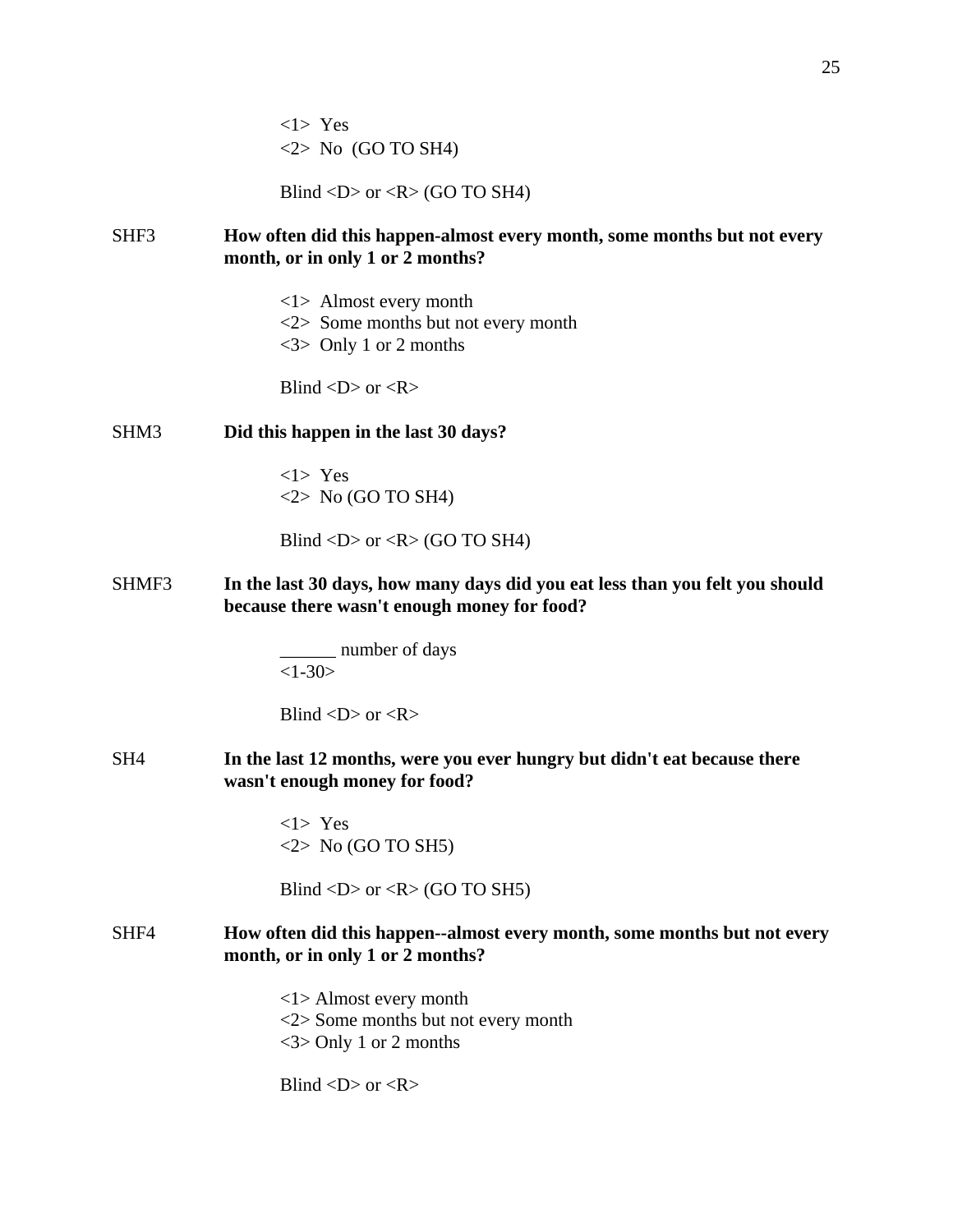| SHM4             | Did this happen in the last 30 days?                                                                                                               |
|------------------|----------------------------------------------------------------------------------------------------------------------------------------------------|
|                  | $<1>Y$ es<br>$\langle 2 \rangle$ No (GO TO SH5)                                                                                                    |
|                  | Blind <d> or <r> <math>(R &gt; GO</math> TO SH5)</r></d>                                                                                           |
| SHMF4            | In the last 30 days, how many days were you hungry but didn't eat because<br>there wasn't enough money for food?                                   |
|                  | ___ number of days<br>$<1-30>$                                                                                                                     |
|                  | Blind $\langle D \rangle$ or $\langle R \rangle$                                                                                                   |
| SH <sub>5</sub>  | In the last 12 months, did you lose weight because there wasn't enough<br>money for food?                                                          |
|                  | $<1>$ Yes<br>$\langle 2 \rangle$ No (GO TO SX3CK)                                                                                                  |
|                  | Blind <d> or <r> <math>(R &gt; GO</math> TO SX3CK)</r></d>                                                                                         |
| SHM <sub>5</sub> | Did this happen in the last 30 days?                                                                                                               |
|                  | $<1>$ Yes<br>$<2>$ No                                                                                                                              |
|                  | Blind $\langle D \rangle$ or $\langle R \rangle$                                                                                                   |
| SX3CK            | If SH2=<1> OR SH2A=<1> OR SH2B=<1> OR SH3=<1> OR SH4=<1> OR<br>$SH5=<1>$ then continue to SSH1 else skip to SX4CK                                  |
| SSH <sub>1</sub> | If ADULT_COUNT=1 for the household then fill first option in parenthetical else<br>fill second option.                                             |
|                  | In the last 12 months, did (you/you or other adults in your household) ever<br>not eat for a whole day because there wasn't enough money for food? |
|                  | $<1>$ Yes<br>$\langle 2 \rangle$ No (GO TO SX4CK)                                                                                                  |
|                  | Blind <d> or <r> <math>(R &gt; GO</math> TO SX4CK)</r></d>                                                                                         |

26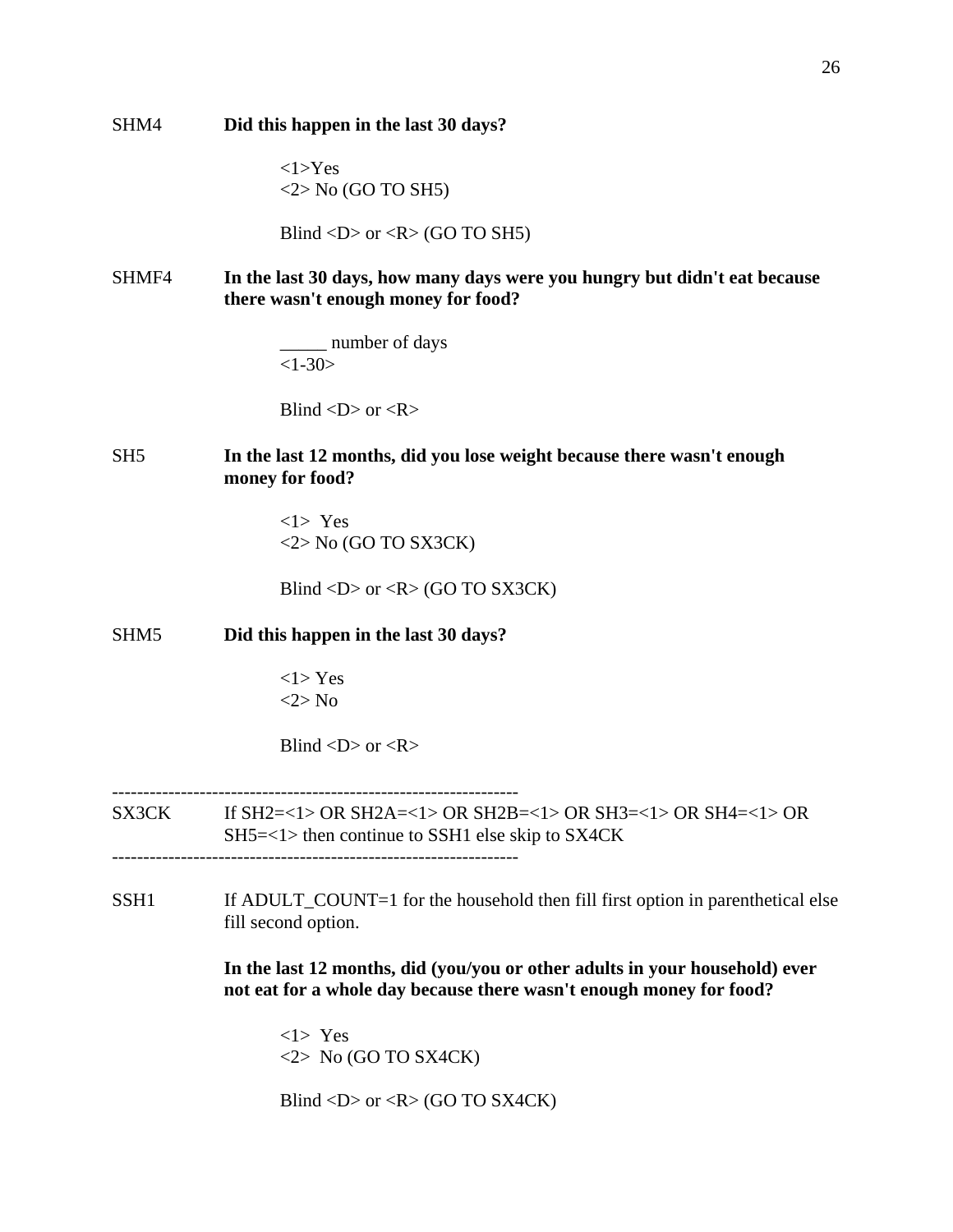# SSHF1 **How often did this happen--almost every month, some months but not every month, or in only 1 or 2 months?**

<1> Almost every month <2> Some months but not every month <3> Only 1 or 2 months

Blind  $\langle D \rangle$  or  $\langle R \rangle$ 

SSHM1 If ADULT\_COUNT=1 for the household then fill first option in parenthetical else fill second option.

> **Now think about the last 30 days. During that time did (you/ you or other adults in your household) ever not eat for a whole day because there wasn't enough money for food?**

<1> Yes  $\langle 2 \rangle$  No (GO TO SX4CK)

Blind  $\langle D \rangle$  or  $\langle R \rangle$  (GO TO SX4CK)

SSHMF1 **How many times did this happen in the last 30 days?**

\_\_\_\_\_\_ times  $<1-30>$ 

Blind  $\langle D \rangle$  or  $\langle R \rangle$ 

--------------------------------------------------------------------

SX4CK If CHILD\_COUNT is greater than or equal to 1 in household go to SS5 else skip to SC1CK.

-------------------------------------------------------------

- SS5\_LEAD **Now I'm going to read you several statements that people have made about the food situation of their children. For these statements, please tell me whether the statement was OFTEN true, SOMETIMES true, or NEVER true in the last 12 months for any child under 18 years old living in the household.**
- SS5 If ADULT\_COUNT=1 for the household fill first, third, fourth and fifth parenthetical with first option else fill with second option.

 If CHILD\_COUNT=1 then fill second parenthetical with first option else fill with second option.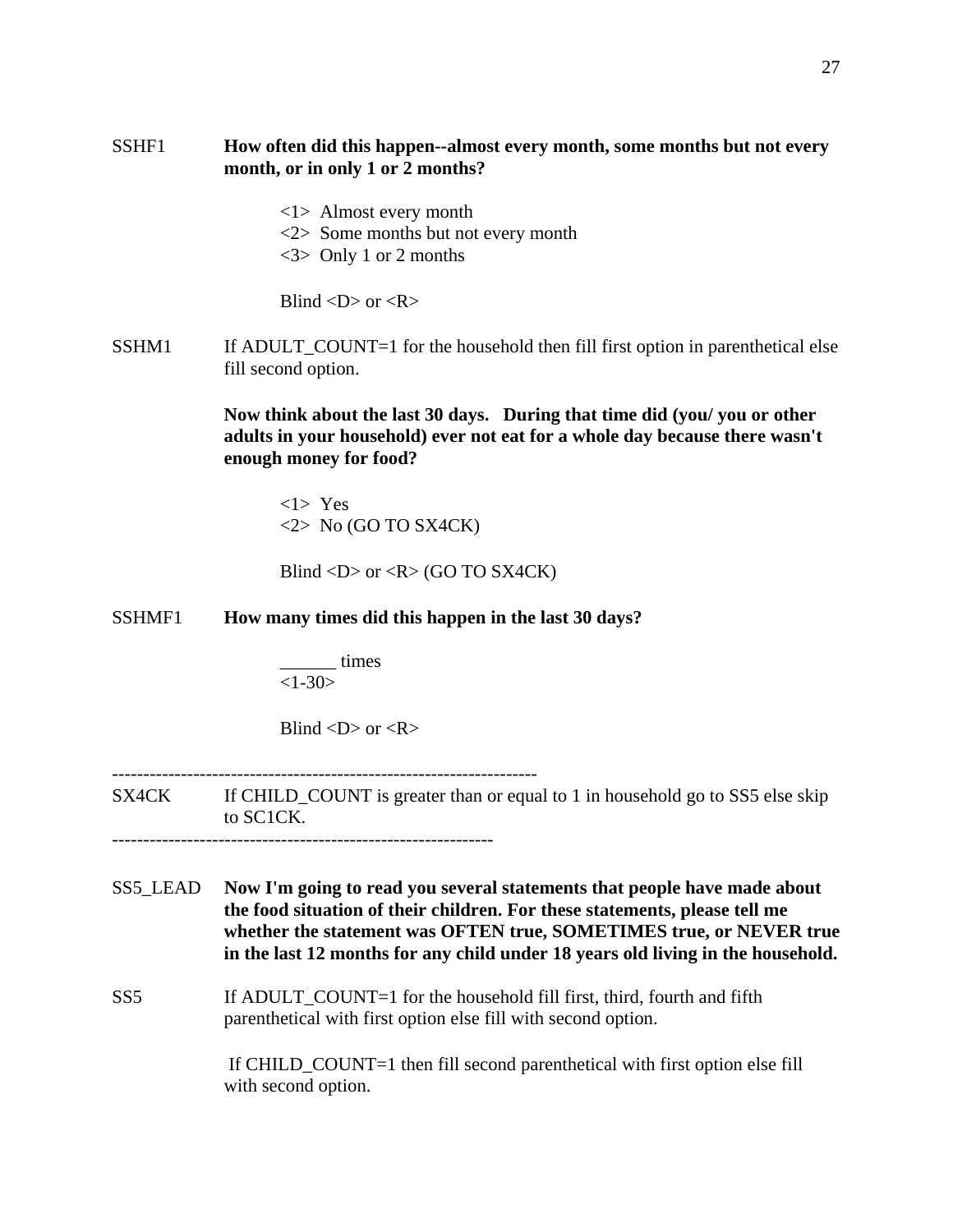**"(I/we) relied on only a few kinds of low-cost food to feed (the child in (my/our) household/the children) because (I was/we were) running out of money to buy food. Was that OFTEN, SOMETIMES or NEVER true for (you/ your household) in the last 12 months?** 

<1> Often true <2> Sometimes true <3> Never true (GO TO SS6CK)

Blind <D> or <R> (GO TO SS6CK)

#### SSM5 **Did this ever happen in the last 30 days?**

 $<$ 1> Yes <2> No

Blind  $\langle D \rangle$  or  $\langle R \rangle$ 

SS6 If ADULT\_COUNT=1 fill first, third, fourth and fifth parenthetical with first option else fill with second option.

> If CHILD\_COUNT=1 then fill second parenthetical with first option else fill with second option.

**"(I/we) couldn't feed (the child in (my/our) household/the children) a balanced meal, because (I/we) couldn't afford that." Was that OFTEN, SOMETIMES or NEVER true for (you/your household) in the last 12 months?**

<1> Often true (GO TO SSM6) <2> Sometimes true (GO TO SSM6) <3> Never true (GO TO SH1)

Blind  $\langle D \rangle$  or  $\langle R \rangle$  (GO TO SH1)

#### SSM6 **Did this ever happen in the last 30 days?**

 $<1>$  Yes <2> No

Blind  $\langle D \rangle$  or  $\langle R \rangle$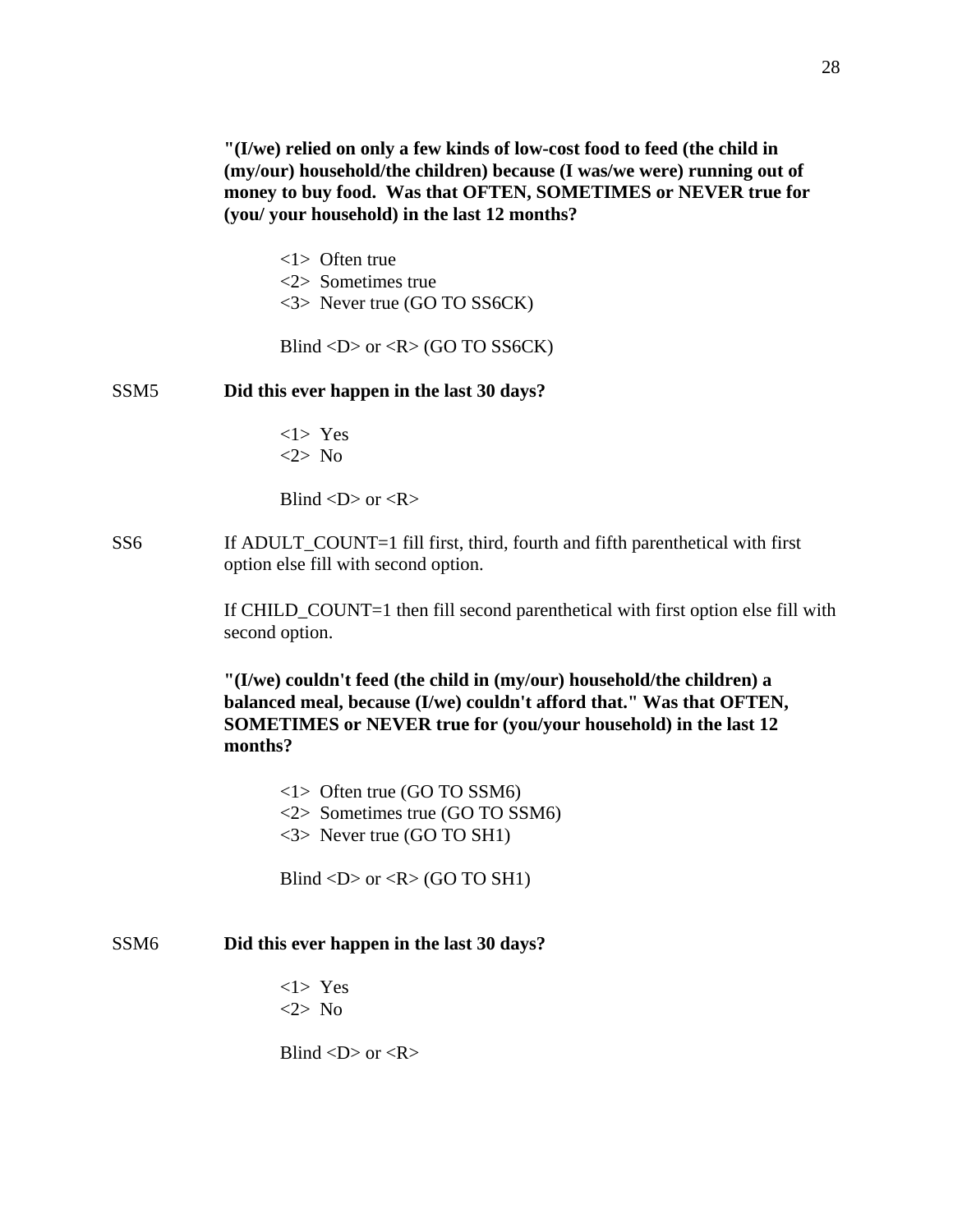SH1 If ADULT\_COUNT=1 then fill second, third, and fourth parenthetical with first option else fill with second option.

> If CHILD\_COUNT=1 then fill first parenthetical with first option else fill with second option.

**"(The child in (my/our) household was/The children were) not eating enough because (I/we) just couldn't afford enough food." Was that OFTEN, SOMETIMES or NEVER true for (you/ your household) in the last 12 months?**

<1> Often true <2> Sometimes true <3> Never true (GO TO SX5CK)

Blind <D> or < $R$ > (GO TO SX5CK)

#### SHM1 **Did this ever happen in the last 30 days?**

 <1> Yes <2> No

Blind  $\langle D \rangle$  or  $\langle R \rangle$ 

SX5CK If  $SS5 = <1>$  or  $<2>$  OR  $SS6 = <1>$  or  $<2>$  OR  $SH1 = <1>$  or  $<2>$  go to SSH2 else skip to SC1CK.

------------------------------------------------------------

SSH2 If CHILD\_COUNT=1 then fill with first option else fill with second option.

**In the last 12 months, did you ever cut the size of (the child's/any of the children's) meals because there wasn't enough money for food?** 

<1> Yes  $\langle 2 \rangle$  No (GO TO SSH3)

Blind  $\langle D \rangle$  or  $\langle R \rangle$  (GO TO SSH3)

### SSHF2 **How often did this happen - almost every month, some months but not every month, or in only 1 or 2 months?**

- <1> Almost every month
- <2> Some months but not every month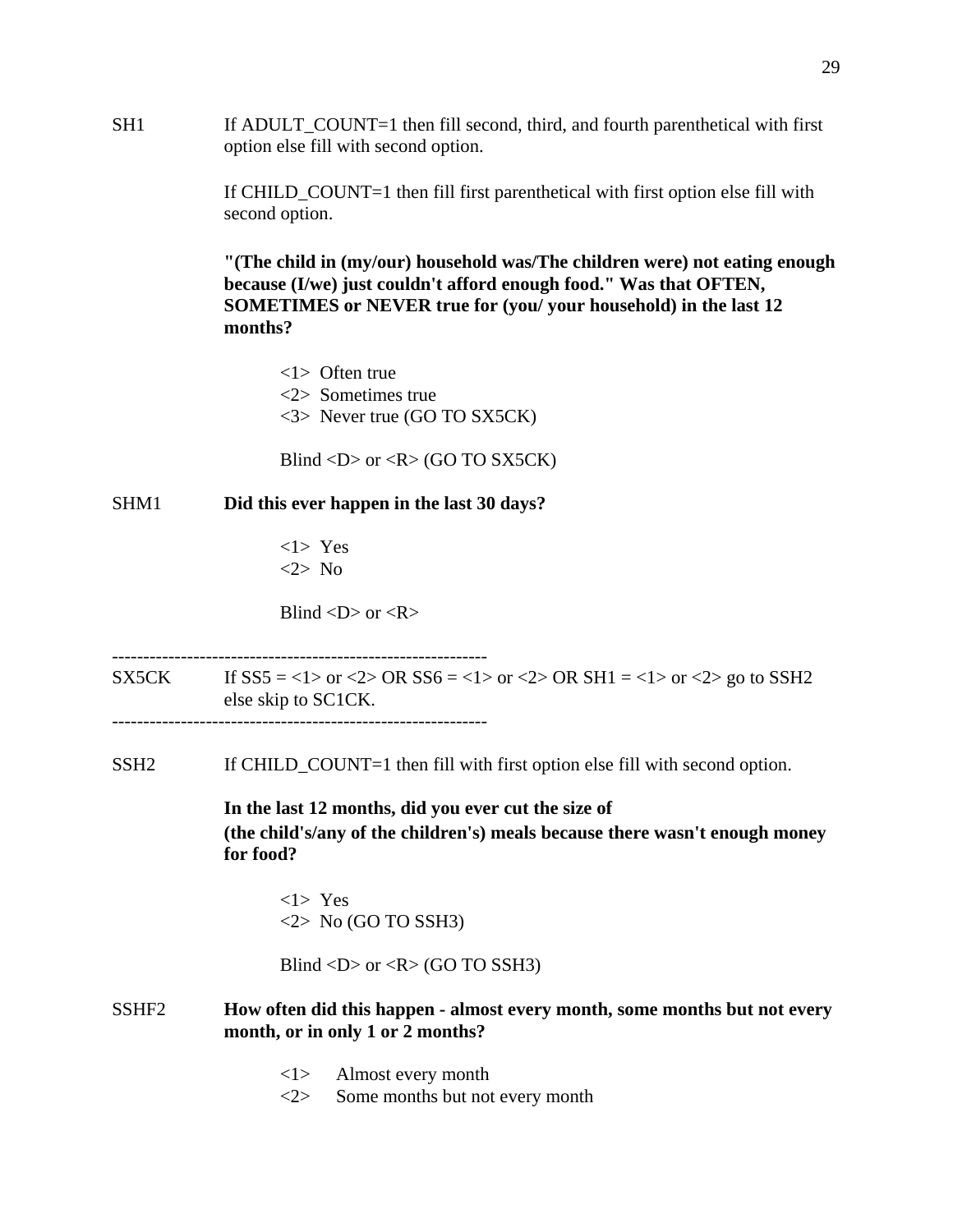<3> Only 1 or 2 months

Blind  $\langle D \rangle$  or  $\langle R \rangle$ 

## SSHM2 **Did this happen in the last 30 days?**

<1> Yes  $\langle 2 \rangle$  No (GO TO SSH3)

Blind  $\langle D \rangle$  or  $\langle R \rangle$  (GO TO SSH3)

SSHMF2 If CHILD COUNT=1 then fill with first option else fill with second option.

**In the last 30 days, how many days did you cut the size of (the child's/any of the children's) meals because there wasn't enough money for food?**

\_\_\_\_\_\_days  $<1-30>$ 

Blind  $\langle D \rangle$  or  $\langle R \rangle$ 

SSH3 If CHILD\_COUNT=1 then fill with first option else fill with second option.

**In the last 12 months, (was the child/were the children) ever hungry but you just couldn't afford more food?**

<1> Yes  $\langle 2 \rangle$  No (GO TO SSH4)

Blind  $\langle D \rangle$  or  $\langle R \rangle$  (GO TO SSH4)

### SSHF3 **How often did this happen – almost every month, some months but not every month, or in only 1 or 2 months?**

<1> Almost every month <2> Some months but not every month <3> Only 1 or 2 months

Blind  $\langle D \rangle$  or  $\langle R \rangle$ 

#### SSHM3 **Did this happen in the last 30 days?**

<1> Yes  $\langle 2 \rangle$  No (GO TO SSH4)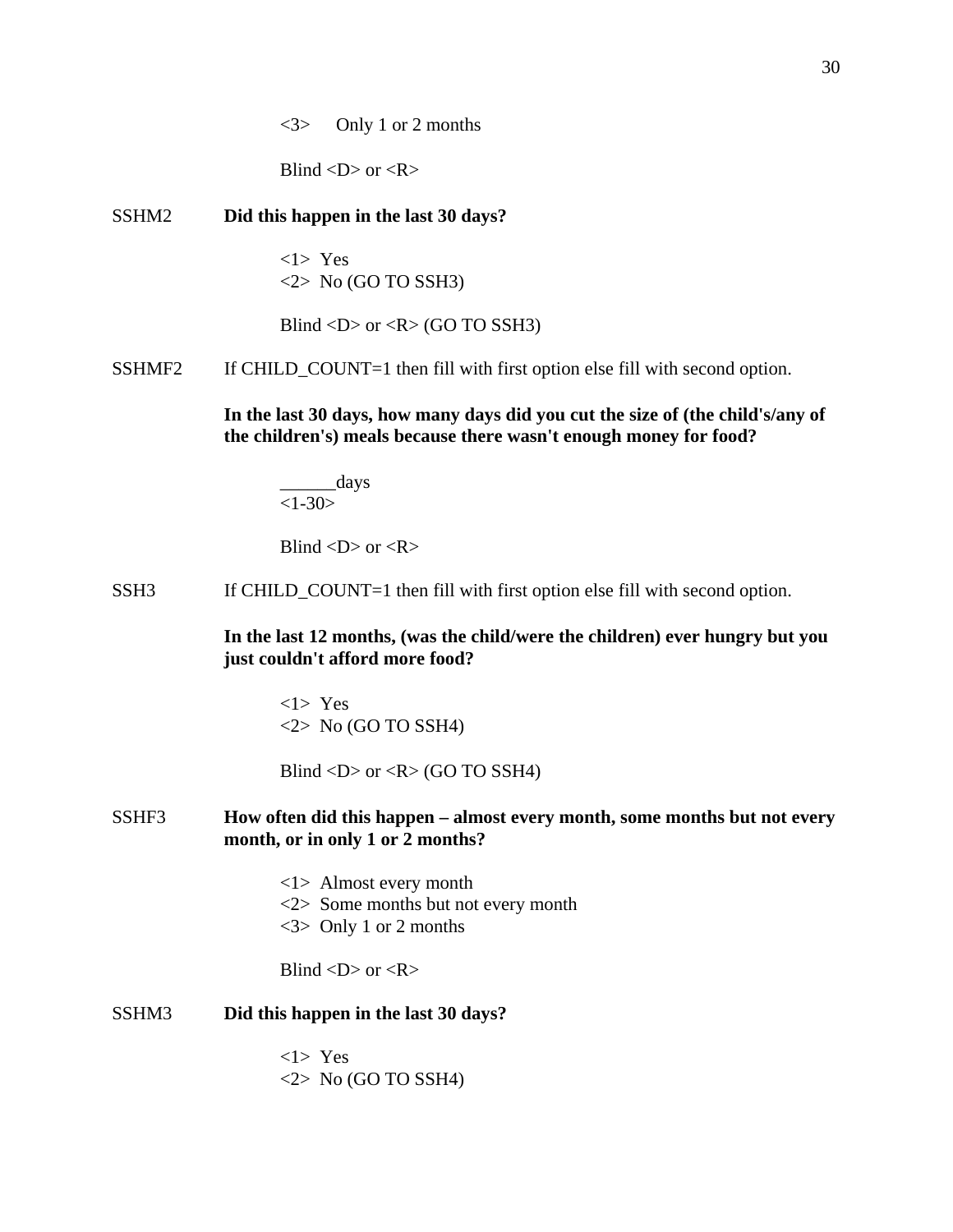SSHMF3 If CHILD\_COUNT=1 then fill with first option else fill with second option.

**In the last 30 days, how many days (was the child/were the children) hungry but you just couldn't afford more food?** 

\_\_\_\_\_\_ number of days  $<1-30>$ 

Blind  $\langle D \rangle$  or  $\langle R \rangle$ 

#### SSH4 If CHILD\_COUNT=1 then fill with first option else fill with second option.

**In the last 12 months, did (the child/ any of the children) ever skip a meal because there wasn't enough money for food?**

<1> Yes  $\langle 2 \rangle$  No (GO TO SSH5)

Blind  $\langle D \rangle$  or  $\langle R \rangle$  (GO TO SSH5)

## SSHF4 **How often did this happen--almost every month, some months but not every month, or in only 1 or 2 months?**

- <1> Almost every month
- <2> Some months but not every month
- $\langle 3 \rangle$  Only 1 or 2 months

Blind  $\langle D \rangle$  or  $\langle R \rangle$ 

SSHM4 If CHILD\_COUNT=1 then fill with first option else fill with second option.

**Now think about the last 30 days. Did (the child/any of the children) ever skip a meal during that time because there wasn't enough money for food?**

<1> Yes  $\langle 2 \rangle$  No (GO TO SSH5)

Blind  $\langle D \rangle$  or  $\langle R \rangle$  (GO TO SSH5)

#### SSHMF4 **How many days did this happen in the last 30 days?**

 $\_\_$ days  $<1-30>$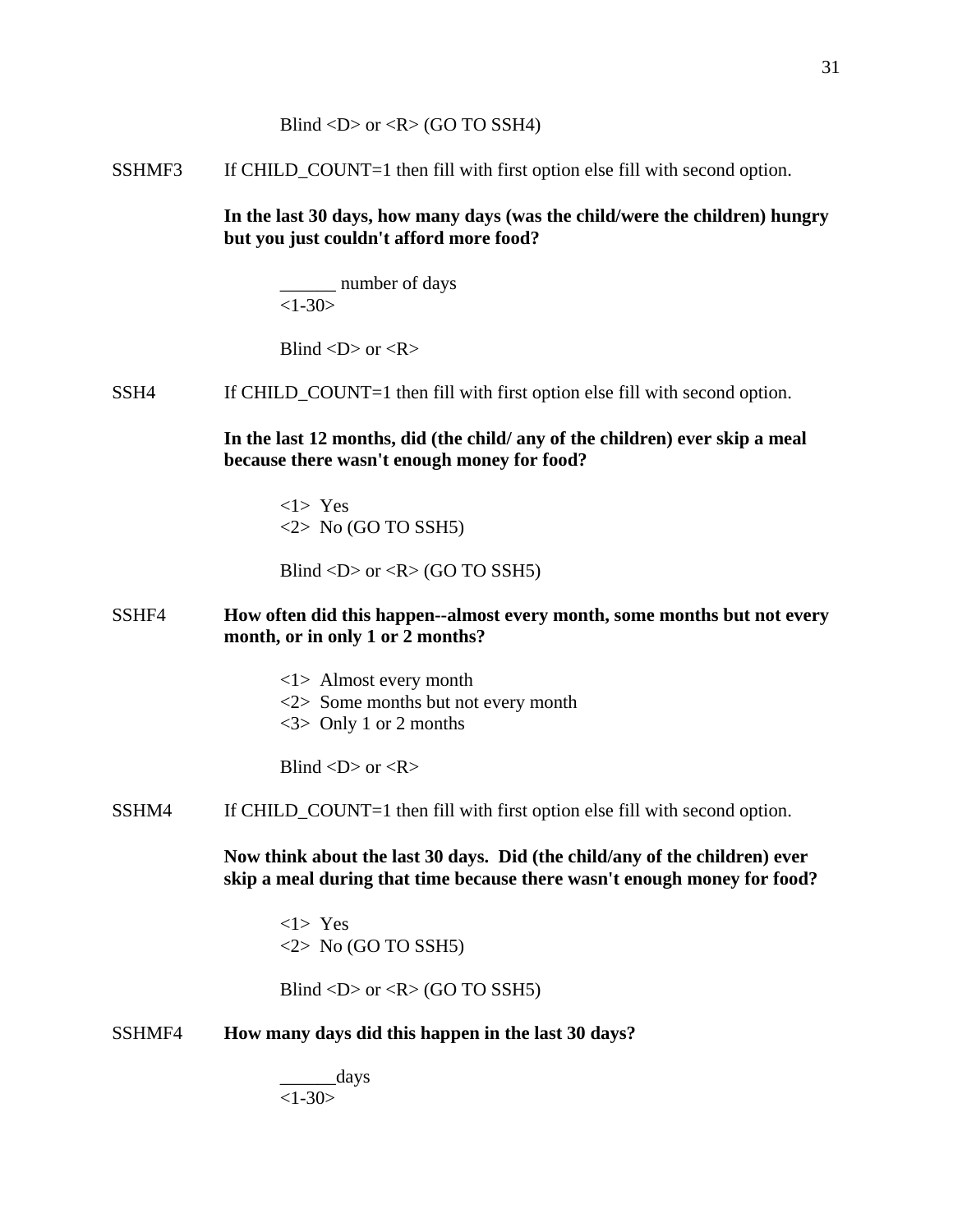Blind  $\langle D \rangle$  or  $\langle R \rangle$ 

SSH5 If CHILD\_COUNT=1 then fill with first option else fill with second option.

**In the last 12 months, did (the child/any of the children) ever not eat for a whole day because there wasn't enough money for food?** 

<1> Yes  $\langle 2 \rangle$  No (GO TO SC1CK)

Blind  $\langle D \rangle$  or  $\langle R \rangle$  (GO TO SC1CK)

#### SSHM5 **Did this happen in the last 30 days?**

<1> Yes <2> No

Blind  $\langle D \rangle$  or  $\langle R \rangle$ All responses go to SC1CK

#### **V. WAYS OF COPING WITH NOT HAVING ENOUGH FOOD**

 $SC1CK$  If HHMEM = 1 and AGE is 60 years old or older of anyone in the household ask SC1 else go to SC3.

--------------------------------------------------------------

SC1 If more than one person in household fill with second option, else fill with first option.

> **During the past 30 days, did (you/anyone in this household) receive any meals delivered to the home from community programs, "Meals on Wheels," or any other programs?**

 $<$ 1> Yes <2> No

Blind  $\langle D \rangle$  or  $\langle R \rangle$ 

SC2 If more than one person in household fill with second option, else fill with first option.

**During the past 30 days, did (you/anyone in this household) go to a**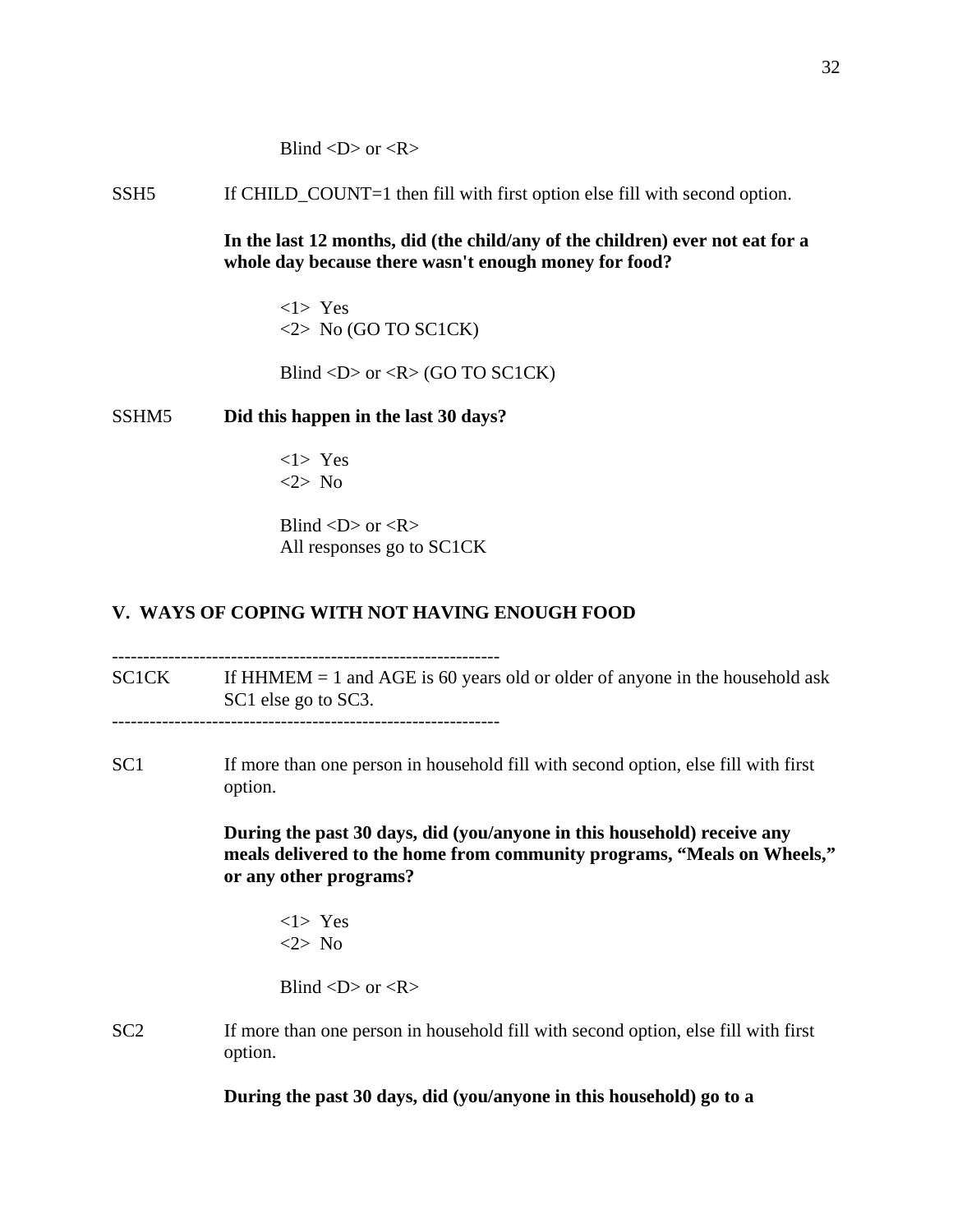#### **community program or senior center to eat prepared meals?**

 $<$ 1> Yes <2> No

Blind  $\langle D \rangle$  or  $\langle R \rangle$ 

For items SC3 and SC4, if only 1 HHMEM  $= 1$  and (AGE $> = 18$  or PURRP  $\lt = 3$ ) in household then fill first parenthetical with first option else fill with second option.

SC3 **In the last 12 months, did (you/you or other adults in your household) ever get emergency food from a church, a food pantry, or food bank?**

> $<1$ > Yes  $\langle 2 \rangle$  No (GO TO SC3A)

Blind  $\langle D \rangle$  or  $\langle R \rangle$  (GO TO SC4)

## SCF3 **How often did this happen-almost every month, some months but not every month, or in only 1 or 2 months?**

<1> Almost every month <2> Some months but not every month <3> Only 1 or 2 months

Blind  $\langle D \rangle$  or  $\langle R \rangle$ 

SCM3 **Did this happen in the last 30 days?** 

<1> Yes (GO TO SC4)  $\langle 2 \rangle$  No (GO TO SC4)

SC3A **Is there a church, food pantry or food bank in your community where you could get emergency food if you needed it?** 

> $<1>$  Yes <2> No

Blind  $\langle D \rangle$  or  $\langle R \rangle$ 

SC4 **In the last 12 months, did (you/you or other adults in your household) ever eat any meals at a soup kitchen or shelter?**

> <1>Yes <2> No (GO TO END OF SUPPLEMENT)